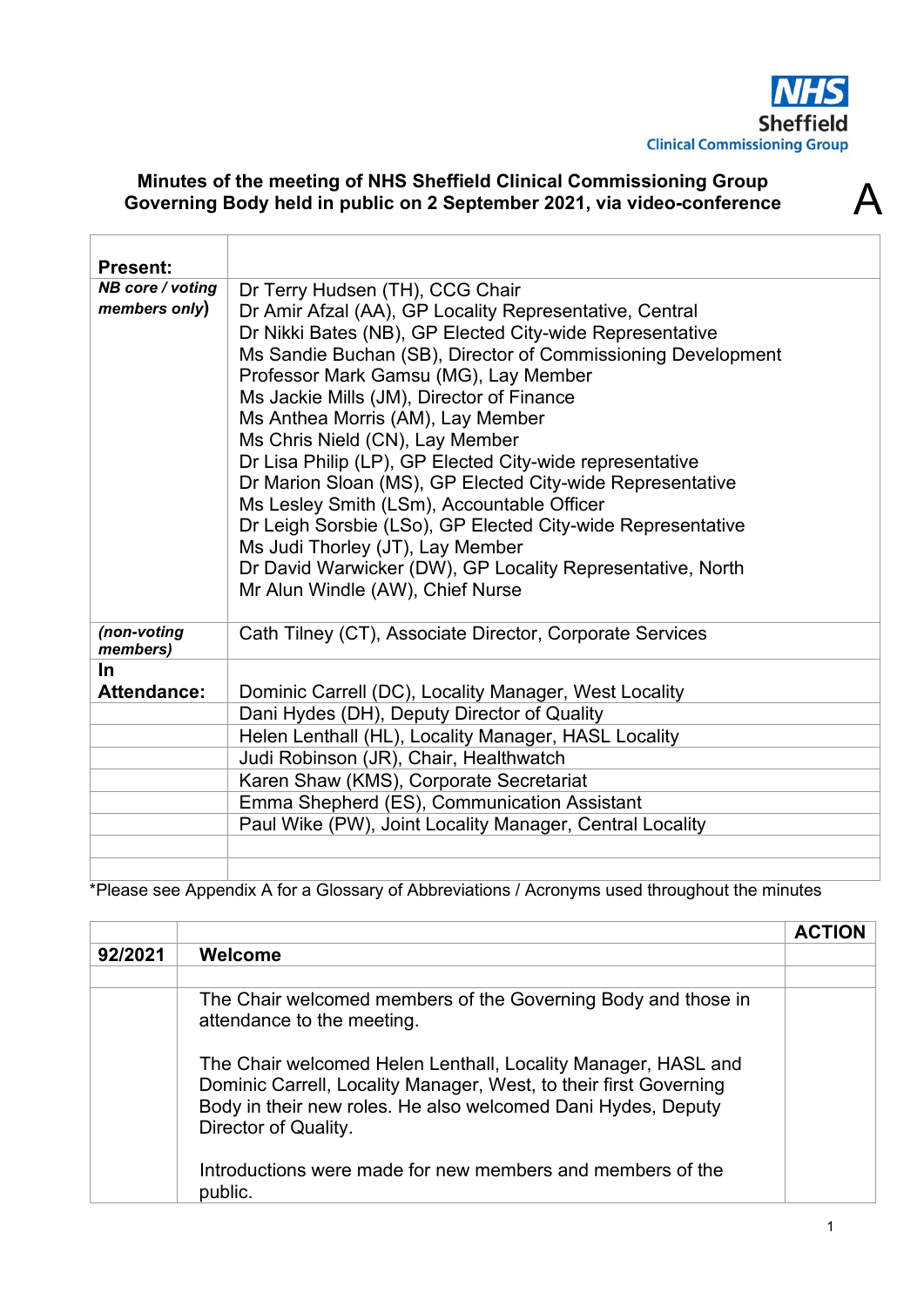| 93/2021 | <b>Apologies for Absence</b>                                                                                                                                                                                                                                                                                                                                                                                                                                                                                                                                                                                                                                                                                                                                                                                                                                                                                                                                                                            |            |
|---------|---------------------------------------------------------------------------------------------------------------------------------------------------------------------------------------------------------------------------------------------------------------------------------------------------------------------------------------------------------------------------------------------------------------------------------------------------------------------------------------------------------------------------------------------------------------------------------------------------------------------------------------------------------------------------------------------------------------------------------------------------------------------------------------------------------------------------------------------------------------------------------------------------------------------------------------------------------------------------------------------------------|------------|
|         | Apologies for absence from voting members had been received<br>from Mr Brian Hughes, Deputy Accountable Officer and<br>Dr Zak McMurray, Medical Director,                                                                                                                                                                                                                                                                                                                                                                                                                                                                                                                                                                                                                                                                                                                                                                                                                                               |            |
|         | Apologies for absence from those who were normally in attendance<br>had been received from Lucy Ettridge, Deputy Director of<br>Communications, Engagement and Equality, Greg Fell, Director of<br>Public Health, John Macilwraith, Executive Director of People's<br>Services (SCC) and Nicky Normington, Locality Manager, North.<br>The Chair declared the meeting was quorate.                                                                                                                                                                                                                                                                                                                                                                                                                                                                                                                                                                                                                      |            |
| 94/2021 | <b>Declarations of Interest</b>                                                                                                                                                                                                                                                                                                                                                                                                                                                                                                                                                                                                                                                                                                                                                                                                                                                                                                                                                                         |            |
|         | The Chair reminded members of their obligation to declare any<br>interest they may have on matters arising at Governing Body<br>meetings which might conflict with the business of NHS Sheffield<br>Clinical Commissioning Group (CCG). The Chair also reminded<br>members that, in future, not only would any conflicts of interests need<br>to be noted but there would also need to be a note of action taken to<br>manage this. The Chair reminded members that they had been asked<br>to declare any conflicts of interest in agenda items for discussion at<br>today's meeting in advance of the meeting<br>Declarations made by members of the Governing Body are listed in<br>the CCG's Register of Interests. The Register is available either via<br>the secretary to the meeting or the CCG website at the following<br>link:<br>http://www.sheffieldccg.nhs.uk/about-us/declarations-of-interest.htm<br>There were no declarations of interest from the agenda items at<br>today's meeting. |            |
| 95/21   | Unadopted Minutes of the 1 July 2021                                                                                                                                                                                                                                                                                                                                                                                                                                                                                                                                                                                                                                                                                                                                                                                                                                                                                                                                                                    |            |
|         |                                                                                                                                                                                                                                                                                                                                                                                                                                                                                                                                                                                                                                                                                                                                                                                                                                                                                                                                                                                                         |            |
|         | The Director of Commissioning Development requested a change to<br>the action on Pages 11/12 - should read 'feedback to go back to the<br>Joint Committee of CCGs (JCCCG) across South Yorkshire and<br>Bassetlaw (SYB) rather than the Joint Co-Commissioning<br>Committee. The minutes and matters arising would be updated. It<br>was also noted that the action was for the Chair and Deputy<br>Accountable Officer to feedback as members of that Committee<br>rather than for the Director of Commissioning Development.<br>Subject to the above amendment, the minutes of the meeting held<br>on 1 July 2021 were agreed as a true and correct record and would<br>be signed by the Chair at a later date.                                                                                                                                                                                                                                                                                       | <b>KMS</b> |
|         |                                                                                                                                                                                                                                                                                                                                                                                                                                                                                                                                                                                                                                                                                                                                                                                                                                                                                                                                                                                                         |            |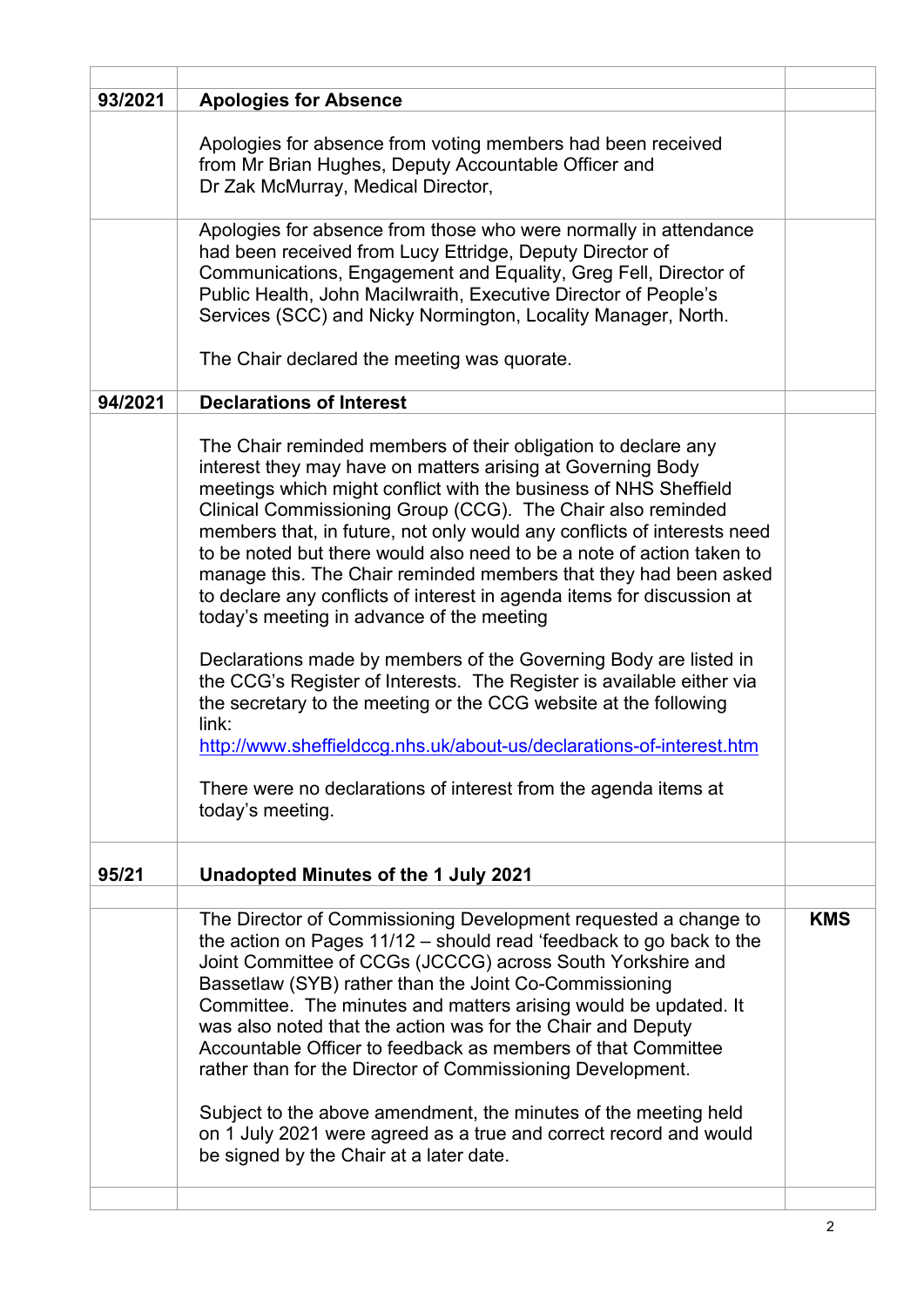| 96/21 | <b>Body</b> | Matters Arising and Follow up on Reflections from last Governing                                                                                                                                                                                                                                                                                                                                                                                                                                                                                                                                                                                                                                                                                                                                                                                                                                          |              |
|-------|-------------|-----------------------------------------------------------------------------------------------------------------------------------------------------------------------------------------------------------------------------------------------------------------------------------------------------------------------------------------------------------------------------------------------------------------------------------------------------------------------------------------------------------------------------------------------------------------------------------------------------------------------------------------------------------------------------------------------------------------------------------------------------------------------------------------------------------------------------------------------------------------------------------------------------------|--------------|
|       |             | a) Minute 122/19 - Workforce - An update had been provided at<br>the last Governing Body meeting by the Deputy Accountable<br>Officer. As there was no further update, the action would remain<br>open.                                                                                                                                                                                                                                                                                                                                                                                                                                                                                                                                                                                                                                                                                                   | <b>BH</b>    |
|       |             | b) Minute 36/21 - Month 10 Performance and Delivery Report - A                                                                                                                                                                                                                                                                                                                                                                                                                                                                                                                                                                                                                                                                                                                                                                                                                                            | <b>JT/AW</b> |
|       |             | meeting with the Chief Nurse to discuss disability and additional<br>needs – no update was available, the item to remain open.                                                                                                                                                                                                                                                                                                                                                                                                                                                                                                                                                                                                                                                                                                                                                                            |              |
|       |             | c) Minute 50/21 - Adoption of NHS Sheffield CCG Unaudited                                                                                                                                                                                                                                                                                                                                                                                                                                                                                                                                                                                                                                                                                                                                                                                                                                                 |              |
|       |             | Financial Accounts for 2021/21 and Finance Report at Month<br>12 - The Chair noted that the matters arising table suggested that<br>this item be scheduled for either the October or December<br>meeting of Governing Body and he asked the Director of Finance<br>to advise. She confirmed that it was likely to be the December<br>meeting given some of the on-going work and refreshing of the<br>S75 Agreement for the Better Care Fund.                                                                                                                                                                                                                                                                                                                                                                                                                                                             | <b>JM</b>    |
|       |             |                                                                                                                                                                                                                                                                                                                                                                                                                                                                                                                                                                                                                                                                                                                                                                                                                                                                                                           |              |
|       |             | d) Item $64/21$ - Questions from members of the Public $-$ This item<br>was recommended for closure.                                                                                                                                                                                                                                                                                                                                                                                                                                                                                                                                                                                                                                                                                                                                                                                                      |              |
|       |             | e) Item 75/21 - Chair's opening remarks - This item was<br>recommended for closure.                                                                                                                                                                                                                                                                                                                                                                                                                                                                                                                                                                                                                                                                                                                                                                                                                       |              |
|       |             |                                                                                                                                                                                                                                                                                                                                                                                                                                                                                                                                                                                                                                                                                                                                                                                                                                                                                                           |              |
|       | f)          | Item 80/21 - The Talbot Trusts - Appointment of Nominated<br><b>Trustees – This item was recommended for closure.</b>                                                                                                                                                                                                                                                                                                                                                                                                                                                                                                                                                                                                                                                                                                                                                                                     |              |
|       |             | g) Item 82/21 - Commissioning for Outcomes South Yorkshire &<br><b>Bassetlaw Policy – It was noted that the action was for the</b><br>Chair/Deputy Accountable Officer to feedback to the Joint<br>Committee of CCGs, which had been actioned, and therefore the<br>action was recommended for closure.<br>With regard to the input into IFR panels and how this is<br>communicated back to patients, the Deputy Director of Quality<br>advised that patients are copied into all communications, however,<br>as a result of Covid and home working, there had been a gap in<br>this process. There is now a recovery plan in place and a member<br>of staff is now working at 722 who is able to send out paper<br>communication. Any further issues can be escalated back to the<br>IFR team. The item was recommended for closure.<br>h) Item 83/21 - Better Care Fund Annual Report – The Director of |              |
|       |             | Commissioning Development advised that this item could be                                                                                                                                                                                                                                                                                                                                                                                                                                                                                                                                                                                                                                                                                                                                                                                                                                                 |              |
|       |             | recommended for closure as responses had been fed into the<br>Operational Plan and would be part of board agendas going<br>forward.                                                                                                                                                                                                                                                                                                                                                                                                                                                                                                                                                                                                                                                                                                                                                                       |              |
|       | i)          | Item 84/21 - NHS Sheffield CCG Year End Assessment for<br>2020/21 – This item was recommended for closure.                                                                                                                                                                                                                                                                                                                                                                                                                                                                                                                                                                                                                                                                                                                                                                                                |              |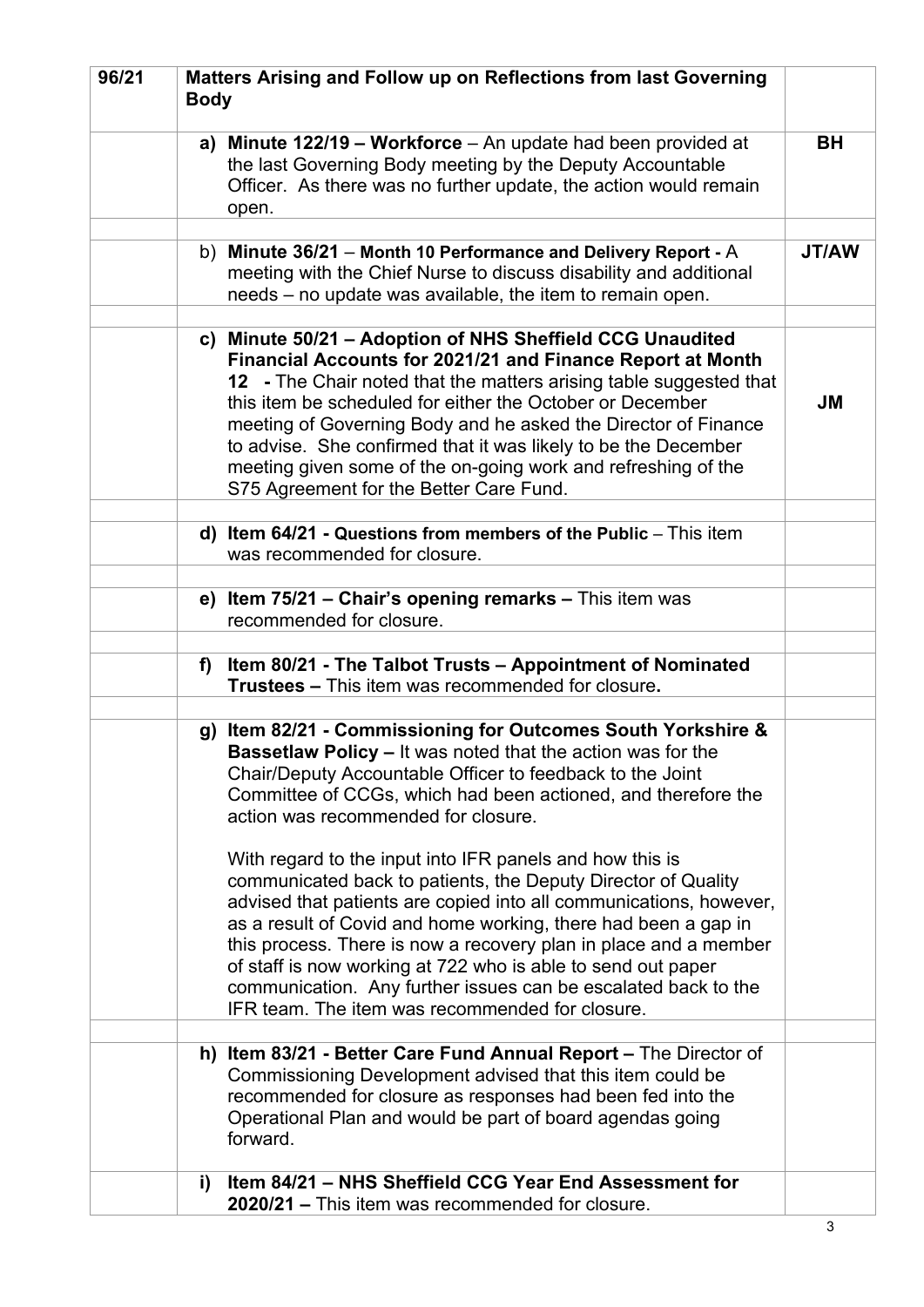|       | Item 85/21 - Month 2 Finance Report - This item was<br>j)<br>recommended for closure                                                                                                                                                                                                                                                                                                                        |               |
|-------|-------------------------------------------------------------------------------------------------------------------------------------------------------------------------------------------------------------------------------------------------------------------------------------------------------------------------------------------------------------------------------------------------------------|---------------|
|       |                                                                                                                                                                                                                                                                                                                                                                                                             |               |
|       | k) Item 86/21 - Month 2 Performance & Delivery Report - SEND<br>Update - No discussions had taken place with the Head of<br>Children's Commissioning. Item to remain open.                                                                                                                                                                                                                                  | LS/LSo/<br>SJ |
| 97/21 | <b>Patient Story</b>                                                                                                                                                                                                                                                                                                                                                                                        |               |
|       | The Deputy Director of Quality introduced and provided the context for<br>the patient story. The patient story was about Tammy who is a service<br>user with borderline personality disorder and anxiety who has accessed<br>one of the early implementer test sites within the Townships II Primary<br>Care Network.                                                                                       |               |
|       | She highlighted that the story contained reference to suicidal thoughts<br>which may cause distress to some and asked members of Governing<br>Body and members of the public to turn off their volume if they felt they<br>may be affected by the story.                                                                                                                                                    |               |
|       | Tammy shared her experiences of how mental health support in<br>Sheffield used to feel to her and how things have improved and<br>changed since she was introduced to her primary and community<br>mental health worker, Chris.                                                                                                                                                                             |               |
|       |                                                                                                                                                                                                                                                                                                                                                                                                             |               |
|       | The Deputy Director of Quality commented that although the story was<br>very emotive it was warming to hear Tammy's story and the benefits of<br>integrating primary and secondary care health services.                                                                                                                                                                                                    |               |
|       |                                                                                                                                                                                                                                                                                                                                                                                                             |               |
|       | The Chair asked for any comments/reflections from Governing Body.                                                                                                                                                                                                                                                                                                                                           |               |
|       |                                                                                                                                                                                                                                                                                                                                                                                                             |               |
|       | Dr David Warwicker, GP Locality Representative, North, thought this<br>was a good story but commented that there was still a lot of work to do<br>with regard to mental health services and integration between primary<br>and secondary care mental health access for patients to services like<br>this and he would not want the system to lose the drive to improve<br>access to mental health services. |               |
|       |                                                                                                                                                                                                                                                                                                                                                                                                             |               |
|       | Action: The Chair asked that a letter of thanks be sent to Tammy<br>for sharing her story with Governing Body.                                                                                                                                                                                                                                                                                              | <b>TH</b>     |
| 98/21 | <b>Emergency Preparedness, Resilience and Responsiveness (EPRR)</b><br><b>Standards and Statement of Compliance</b>                                                                                                                                                                                                                                                                                         |               |
|       | The Director of Finance presented this item in the absence of the<br>Deputy Accountable Officer.                                                                                                                                                                                                                                                                                                            |               |
|       | She advised that Governing Body members would be aware of the<br>process which Governing Body needed to take to assure itself that as<br>an organisation there are arrangements in place to be able to<br>effectively respond to major business critical continuity incidents whilst                                                                                                                        |               |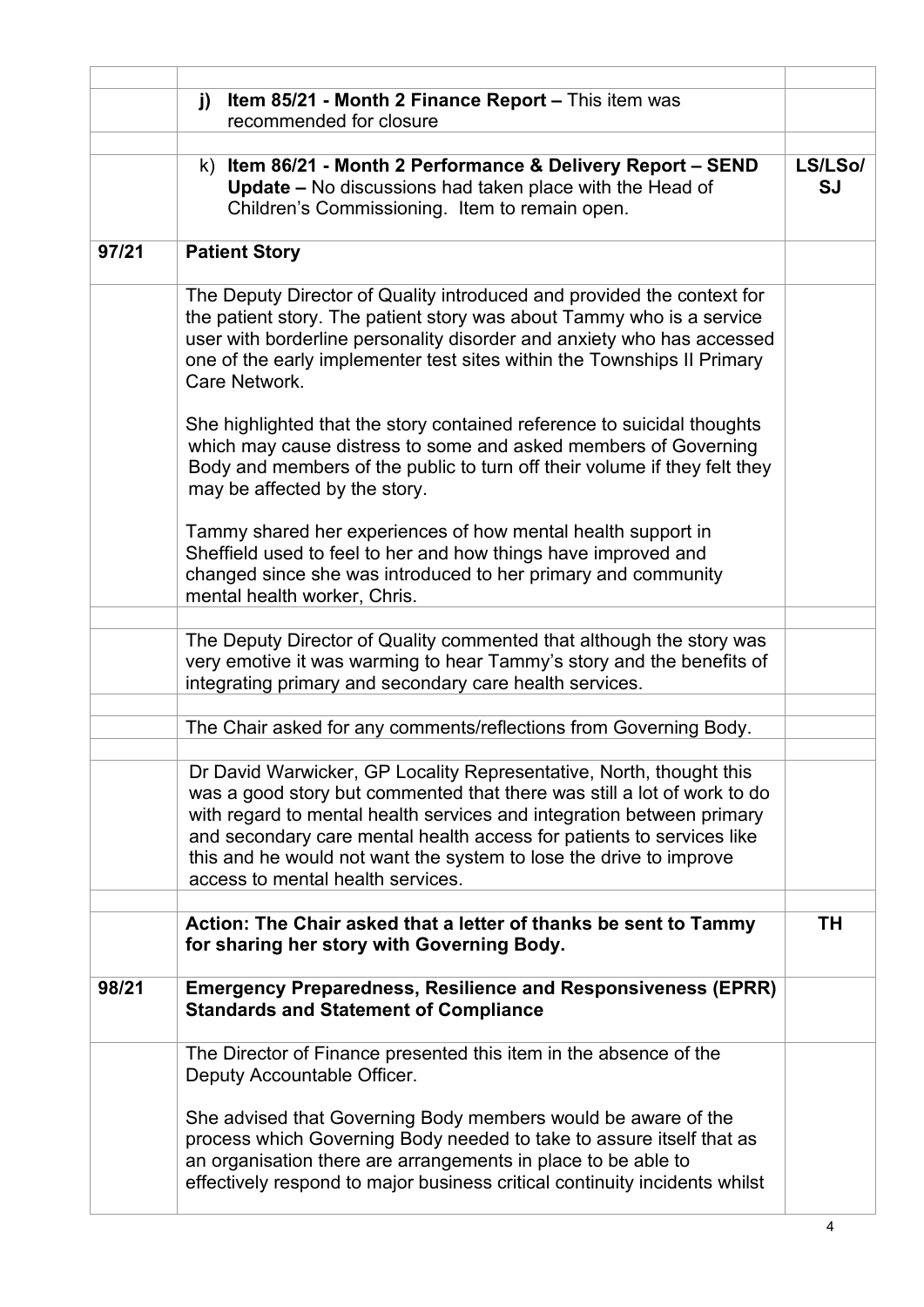still maintaining services to patients. There are formal arrangements in place around the CCG's emergency preparedness resilience and response (EPRR) arrangements. It was noted that these arrangements had been tested over the last 18 months with the on-going requirement to respond to the Covid pandemic incident.

This was a more formal process to go through the standards to complete a checklist and to recommend to Governing Body that, in light of the self-assessment undertaken, a statement of compliance be submitted showing the CCG as being fully compliant.

Whilst the requirements for the CCG to test these out are less onerous than they have been in the past, it was important that we make sure that the Governing Body members are assured that adequate arrangements are in place and we are confident that we can undertake the required EPRR duties.

The Chair asked for any questions/reflections on the paper.

Ms Nield, Lay Member, reflected that because of the real live pandemic she thought that a lot of the issues would have been strengthened and reviewed during this period, which there is evidence to support. With regard to the joint standard for the LA and the CCG in terms of mutual aid, it was noted what a difference the communities made in that arena with Covid. There was much more support in terms of managing the situation through community mutual aid in partnership with the voluntary sector.

The Chair highlighted the significant amount of learning that the CCG and wider system had had over the last 18 months, particularly relating to emergency preparedness and the importance of networking with others to create community resilience.

Ms Morris, Lay Member, agreed with the above and was pleased that the CCG was fully compliant with the standards. However, she wondered if the CCG's partners were compliant and in the spirit of partnership asked if we needed to offer any support to those who may not be fully compliant. The Director of Finance advised that all partners were at the same point in time in the reporting process and she was not able to advise but she agreed to take an action to find out if partners across the city were compliant.

**Action: The Director of Finance to confirm standards of compliance for partner organisations and feedback to Governing Body.**

The Chair reflected that the EPRR arrangements in Sheffield form part of the EPRR regional cell and it may be that we get information from that to come back to Governing Body in due course.

**Action: The Chair agreed to discuss with ICS colleagues, NHSE/I and with the Director of Public Health, Greg Fell and would provide an update.** 

**JM**

**TH**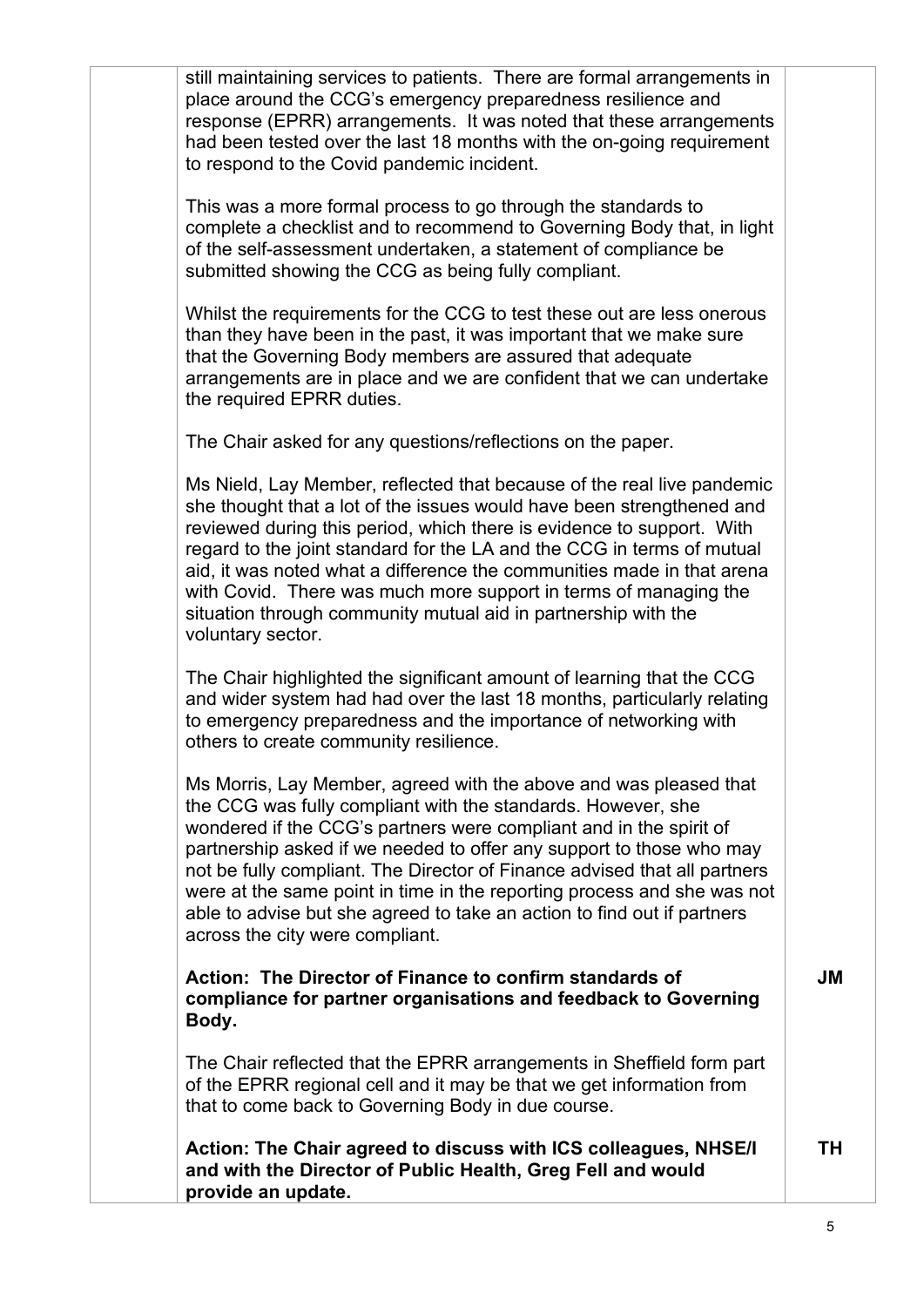|       | Governing Body noted the self-assessment and approved the proposed<br>Statement of Compliance for publication.                                                                                                                                                                                                                                                                                                                                                                                                                                                                                                                                                                                                                                                                                                                                        |  |
|-------|-------------------------------------------------------------------------------------------------------------------------------------------------------------------------------------------------------------------------------------------------------------------------------------------------------------------------------------------------------------------------------------------------------------------------------------------------------------------------------------------------------------------------------------------------------------------------------------------------------------------------------------------------------------------------------------------------------------------------------------------------------------------------------------------------------------------------------------------------------|--|
| 99/21 | Joint Committee of CCGs - Proposal to put in place additional<br>arrangements for the transition to Integrated Care Boards                                                                                                                                                                                                                                                                                                                                                                                                                                                                                                                                                                                                                                                                                                                            |  |
|       | The Director of Finance presented this item in the absence of the<br>Deputy Accountable Officer.                                                                                                                                                                                                                                                                                                                                                                                                                                                                                                                                                                                                                                                                                                                                                      |  |
|       | The Chair advised that this paper was a proposal to put in place<br>additional arrangement for the transition to Integrated Care Boards<br>(ICBs) as part of the Joint Committee of CCGs (JCCCG) in conjunction<br>with the CCGs across South Yorkshire and Bassetlaw.                                                                                                                                                                                                                                                                                                                                                                                                                                                                                                                                                                                |  |
|       | The Director of Finance advised that the paper set out arrangements<br>for the establishment of a statutory Integrated Care Board (ICB) and an<br>Integrated Care Partnership (ICP) from April 2022. Both the statutory<br>functions of current CCGs and some of NHS England's functions will<br>transfer to the ICB, along with existing non-statutory functions of ICSs,<br>including strategic planning, transformation and oversight. The ICB is<br>working towards operating in full shadow form from December 2021.                                                                                                                                                                                                                                                                                                                             |  |
|       | The proposal is that the five CCGs and the ICS work together and put<br>arrangements in place to ensure a smooth transition to the ICB from<br>April 2022. It had been decided that the most practical way of doing<br>this was for the Joint Committee of CCGs ("the Joint Committee") to co-<br>ordinate the taking of preparatory steps for the transition to the ICS on<br>behalf of the CCGs and for the ICS to have visibility of that work. The<br>proposal in the paper outlined that the remit of JCCCG be expanded to<br>take into the scope of delegation the transition work and that attendees<br>from the current ICS, or as we move into establishing shadow ICB<br>designate posts, that they attend the JCCCG and that we establish a<br>formal sub-committee of the JCCCG which would be the Change and<br><b>Transition Board.</b> |  |
|       | The paper also noted that NHS Bassetlaw will be moving from SYB ICS<br>into Nottinghamshire, a neighbouring integrated care system from the<br>1 April 2022. Up to the end of March, NHS Bassetlaw will remain within<br>the current SYB ICS system. It would be important that any transition<br>arrangements take into account that change.<br>However, it was<br>recognised that there may also be areas in which NHS Bassetlaw does<br>not have a direct interest, and that NHS Bassetlaw may want to be less<br>involved in discussions on such issues. The transitional operating<br>arrangements take account of this.                                                                                                                                                                                                                         |  |
|       | Specifically, the proposal was that the delegation to the JCCCG be<br>expanded to take into their role the remit of transition and that we<br>amend the Manual of Agreement and Terms of Reference for the<br>committee to include a Schedule 3 which would set out the<br>arrangements, including the establishment of the Change and<br>Transition Board as a formal sub-committee of the JCCCG. This would<br>allow the five CCGs to work together in a consistent and integrated way                                                                                                                                                                                                                                                                                                                                                              |  |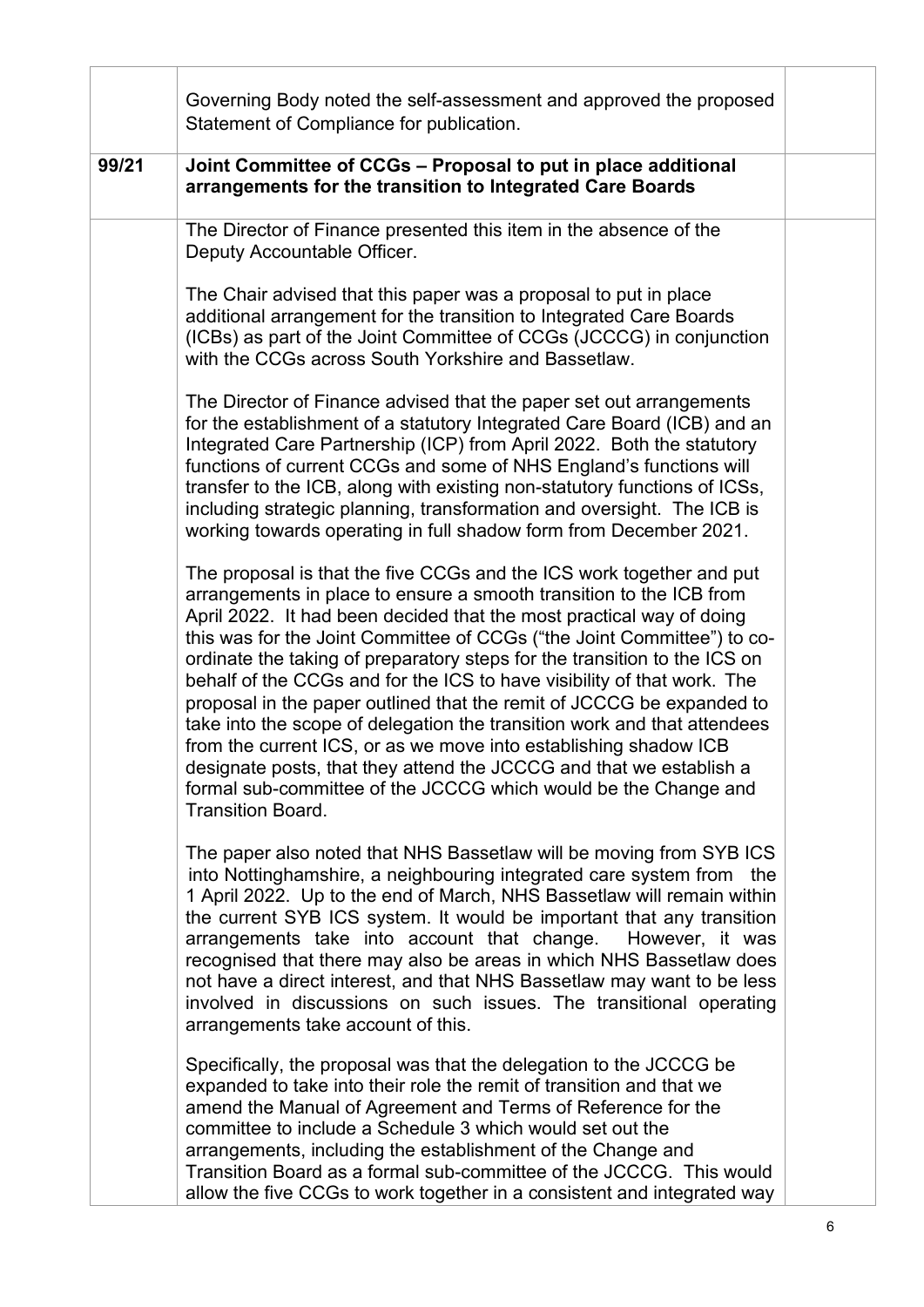|        | across the ICS and would allow us to undertake the requirements of<br>safe transition of CCG functions into the ICB.                                                                                                                                                                                                                                                                                                                                                                |           |
|--------|-------------------------------------------------------------------------------------------------------------------------------------------------------------------------------------------------------------------------------------------------------------------------------------------------------------------------------------------------------------------------------------------------------------------------------------------------------------------------------------|-----------|
|        | The Chair opened the meeting for questions.                                                                                                                                                                                                                                                                                                                                                                                                                                         |           |
|        | Ms Judi Robinson, Chair, Healthwatch, drew attention to Appendix 5<br>which talked about public involvement. She enquired about the<br>Citizen's panel. She had failed to track this down and enquired who the<br>panel comprised of. She thought that the more that the information is<br>shared, the more it would help to make clear the remit of the panel and<br>involve people, thus helping to alleviate any suspicion around its<br>purpose.                                |           |
|        | The Director of Finance commented that she had seen some feedback<br>from the panel through the JCCCG and it was referenced on the ICS<br>website. The Accountable Officer advised that over the last two years,<br>the ICS had undertaken a wide recruitment to the panel. However, she<br>thought it would be helpful to get an update from the ICS in terms of the<br>composition of the panel as it currently stands and how they are<br>engaged and share with Governing Body. |           |
|        | Action: The Accountable Officer to arrange for an update to be<br>circulated.                                                                                                                                                                                                                                                                                                                                                                                                       | <b>LS</b> |
|        | The Governing Body approved the amendment to the Manual<br>Agreement and to the Terms of Reference to allow the CCG to<br>undertake the technical exercise relating to the transfer of CCG<br>functions and prepare for the statutory ICBs, pending legislation when<br>they are established.                                                                                                                                                                                       |           |
|        | Action: The Chair, as Chair of the JCCCG, and the Director of<br>Finance would feedback to Lisa Kell, ICS, who was co-ordinating<br>this work.                                                                                                                                                                                                                                                                                                                                      | <b>TH</b> |
| 100/21 | <b>Procurement Strategy and Plan</b>                                                                                                                                                                                                                                                                                                                                                                                                                                                |           |
|        | The Director of Finance presented this paper.                                                                                                                                                                                                                                                                                                                                                                                                                                       |           |
|        | The purpose of this report was to present the Governing Body with an<br>updated CCG procurement plan for 2021-22 for consideration and<br>approval. If approved, the next step would be to publish the plan on the<br>CCG's website.                                                                                                                                                                                                                                                |           |
|        | The Governing Body was also asked to note the approach to the<br>development of a new procurement strategy as preparations are made<br>for transitioning functions from the CCG to the new South Yorkshire<br>Integrated Care Board (ICB) in April 2022.                                                                                                                                                                                                                            |           |
|        | She advised that the CCG is required, via the Health and Social Care<br>Act 2012, to publish an annual procurement plan. Due to the pandemic<br>related capacity constraints, this had been slightly delayed. It is also<br>considered good practice to review our procurement strategy at least<br>annually.                                                                                                                                                                       |           |
|        | She advised that no changes to the CCG's current procurement strategy<br>were proposed. It is considered to remain fit for purpose for the current                                                                                                                                                                                                                                                                                                                                  |           |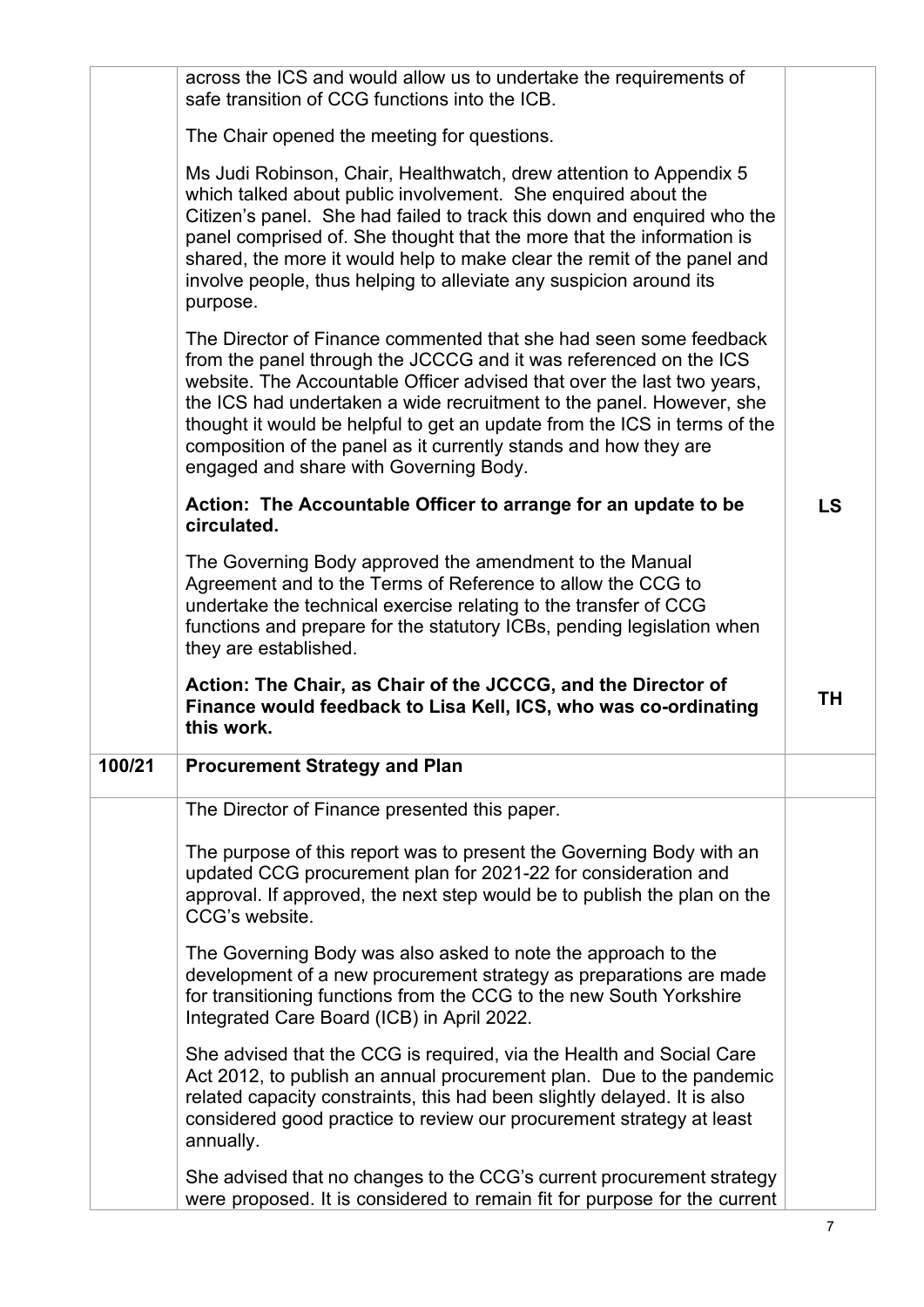|        | financial year, as minor amendments had been made, which included<br>the UK's exit from the European Union, in the last update.                                                                                                                                                                                                                                                                                                                                                                                                                                                                                                                                                                                                                                                                                                                        |    |
|--------|--------------------------------------------------------------------------------------------------------------------------------------------------------------------------------------------------------------------------------------------------------------------------------------------------------------------------------------------------------------------------------------------------------------------------------------------------------------------------------------------------------------------------------------------------------------------------------------------------------------------------------------------------------------------------------------------------------------------------------------------------------------------------------------------------------------------------------------------------------|----|
|        | However, the new draft Health and Care Bill includes proposals to<br>remove barriers and promote collaboration between NHS organisations<br>and their partners to help speed the implementation of the NHS Long<br>Term Plan. This included proposals to revoke the procurement and<br>competition requirements under Section 75 of the Health and Social Care<br>Act 2012 (the PPCCR) and remove arrangements for healthcare<br>services between NHS commissioners and providers from the scope of<br>the Public Contracts Regulations 2015 (the PCR), to be replaced by a<br>new regime. Work would need to be undertaken to draft a revised<br>procurement strategy for 2022/23 onwards for the newly established<br>South Yorkshire Integrated Care Board (ICB) and this would need to be<br>undertaken as part of the change and transition work. |    |
|        | The paper also summarised the procurement work undertaken during<br>2020/2021, noting that this was severely impacted by the pandemic both<br>in terms that the CCG's procurement team took a lead role in sourcing<br>and supporting the distribution of PPE to primary care, providers and the<br>wider system and our commissioning teams who were also engaged on<br>responding to the pandemic.                                                                                                                                                                                                                                                                                                                                                                                                                                                   |    |
|        | Finally, regarding the procurement plan for 2021/2022, based on the<br>commissioning intentions previously approved by the Governing Body, it<br>was noted that some of the work was already complete but if Governing<br>Body was supportive of this plan, it would be published on the CCG's<br>website.                                                                                                                                                                                                                                                                                                                                                                                                                                                                                                                                             |    |
|        | Dr Nikki Bates, GP Elected City-wide Representative, enquired if<br>Sheffield Children's (NHS) Foundation Trust (SCHFT) was part of the<br>progressive procurement collaboration as they were not specifically<br>mentioned on Page 4. The Director of Finance would clarify. If they were<br>not, Dr Bates would raise directly with SCHFT at the Governors meeting.                                                                                                                                                                                                                                                                                                                                                                                                                                                                                  |    |
|        | Action: Director of Finance to email Dr Bates to advise.                                                                                                                                                                                                                                                                                                                                                                                                                                                                                                                                                                                                                                                                                                                                                                                               | JM |
|        | Governing Body:                                                                                                                                                                                                                                                                                                                                                                                                                                                                                                                                                                                                                                                                                                                                                                                                                                        |    |
|        | Considered and approved the updated procurement plan for<br>$\bullet$<br>2021/22, noting that the next step would be to publish on the<br>CCG's website.                                                                                                                                                                                                                                                                                                                                                                                                                                                                                                                                                                                                                                                                                               |    |
|        | Noted the approach to the future amendments being made in<br>$\bullet$<br>the Procurement Strategy once the legislation is complete.                                                                                                                                                                                                                                                                                                                                                                                                                                                                                                                                                                                                                                                                                                                   |    |
| 101/21 | <b>Month 4 Finance Report</b>                                                                                                                                                                                                                                                                                                                                                                                                                                                                                                                                                                                                                                                                                                                                                                                                                          |    |
|        | The Director of Finance presented this report which provided information<br>on the financial arrangements in place for the first six months of 2021/22;                                                                                                                                                                                                                                                                                                                                                                                                                                                                                                                                                                                                                                                                                                |    |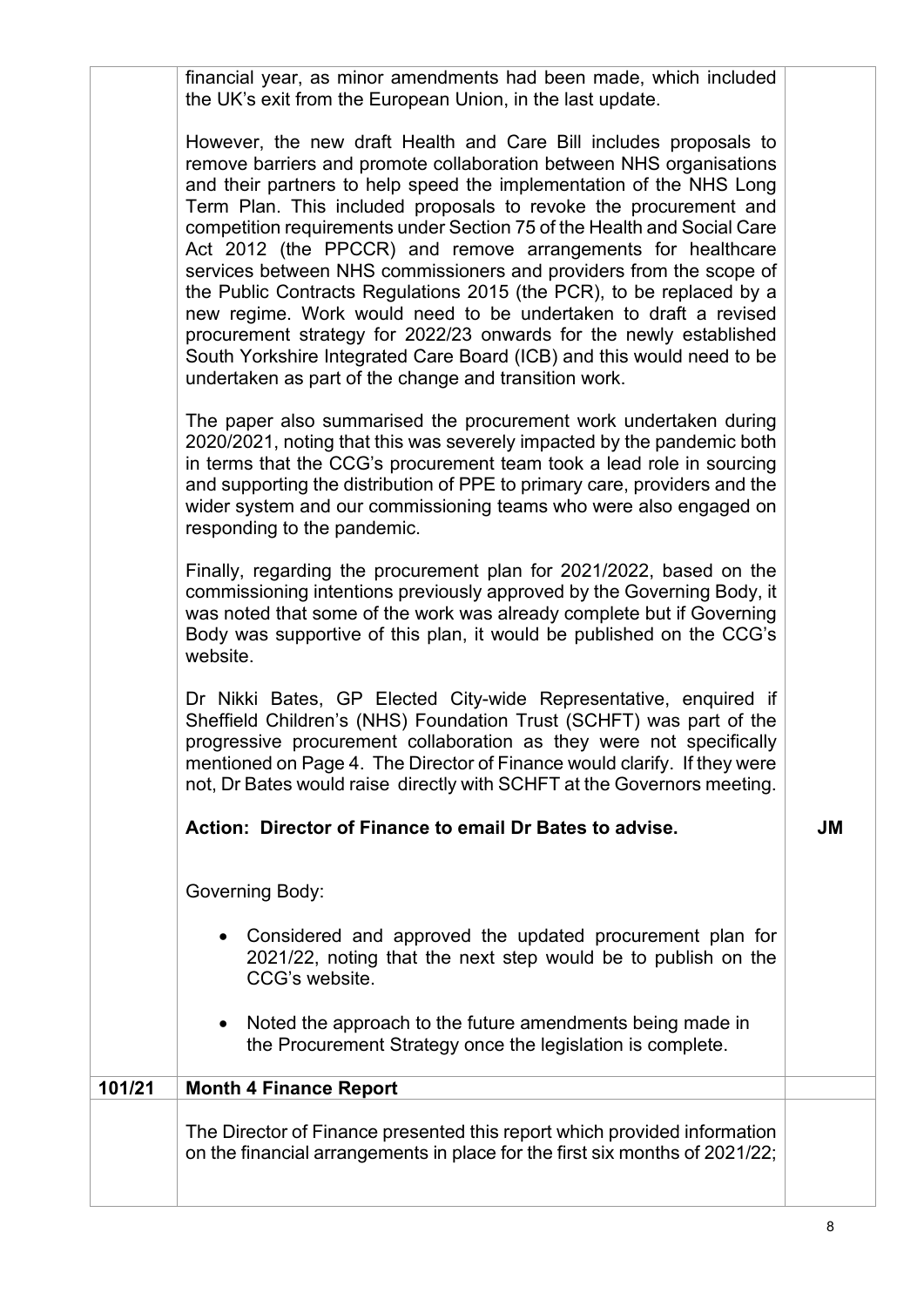the financial position at Month 4 (April to July 2021) and an estimate for the second half of the year if the existing arrangements were to continue.

She advised that the CCG was still managing a range of financial risks. The most worrying is the position in relation to continuing healthcare as there are continuing pressures in terms of adult and children healthcare packages. It was noted that the Local Authority is also experiencing similar pressures in terms of social care and joint work is underway to understand the causes of the pressures and to look at how the CCG/LA can jointly respond. There has been a significant number of complex packages that are currently being managed. The Director of Finance highlighted that the involvement of the Deputy Director of Quality in this process was particularly valuable as she personally manages and reviews a number of the packages.

The Director of Finance drew attention to the Hospital Discharge Funding. This funding is drawn down from a national pot. Currently, the arrangements are only confirmed up to the end of September 2021. The lack of clarity regarding arrangements for funding makes it difficult to accurately forecast a position for the whole year. Guidance is expected mid-September to inform arrangements for the second half of the year but indications are that the funding will be significantly reduced and the funding is currently supporting a number of packages and therefore will bring significant financial risk in the second half of the year.

She advised that each system had been allocated an indicative amount of funding which could be drawn from the national fund. The amount allocated to SYB was very low, compared to a national share. Discussions are on-going with national and regional colleagues to argue for an increase in the indicative limit for SYB and whilst formal confirmation was awaiting, early indications suggest this would be increased. This would manage some of the financial risk.

She highlighted that in the second half of the year, confirmation is still awaited of the financial arrangements and the financial allocations. There are strong indications that the funding available in the second half of the year will be significantly lower than in the first half of the year and the pressures forecast in terms of on-going expenditure for the second half of the year are challenging. Initial estimates indicate that there will be a significant financial deficit to manage during the second half of the year.

The Director of Finance would bring proposals back to Governing Body once the arrangements are clearer. It was hoped that clarity would be received within the next couple of weeks. As the next meeting of Public Governing Body was scheduled for November, it was hoped that an update could be provided to the development session in October.

Finally, with regards to 2022/2023 onwards, it will be the ICB that will produce a plan for that period, but it will be based on the plans of the four SY CCGs looking forward in terms of the recurrent commitments. The CCG Chief Finance Officers are working together to provide a single commissioning financial plan but still recognising the significant level of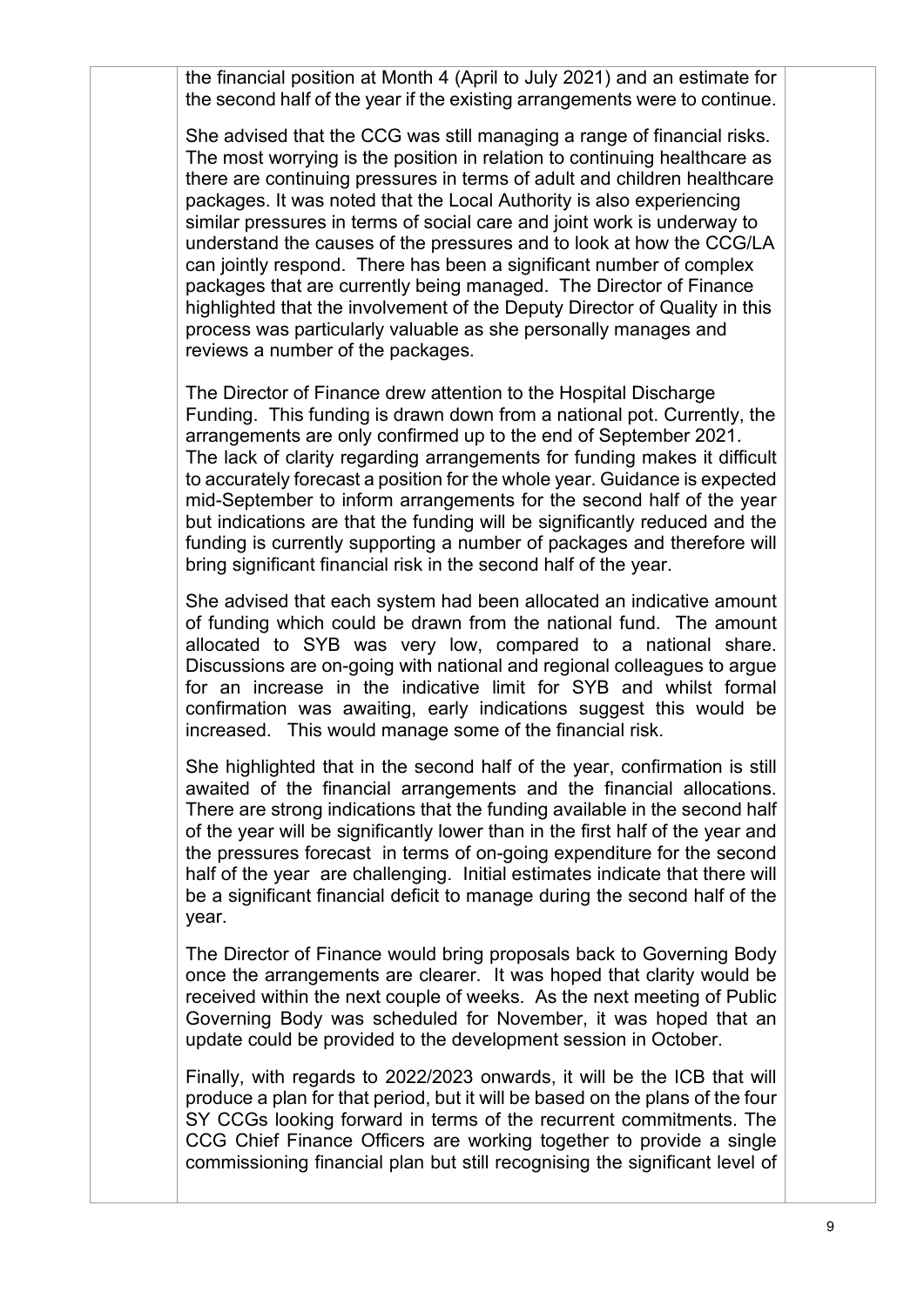uncertainty in terms of resourcing and financial arrangements for next year.

The Chair reflected that 'uncertainty' had been a key theme during the year and thanked the Director of Finance and the finance team for managing the uncertainty and for trying to ascertain clarity in our plans.

Dr Sorsbie, GP Elected City-wide Representative, echoed the Chair's thanks.

She asked if we knew the thinking behind reducing funding in the second half of the year, which included winter. The Director of Finance responded that she thought there were two elements to this. When the initial funding planning implications were set out there was an expectation that Covid would have reduced and so some of the arrangements that had been put in place we should be planning to take out. There is currently a live conversation about primary care capacity and pressures in primary care including on-going requirements to provide hot hubs; there is a real disconnect between expectations to reducing response and the reality on the ground. Secondly, there is an expectation that we should be able to refocus our attentions on delivering efficiency savings; NHS England and the Treasury have acknowledged that this had not been a priority for last year. NHSE/I have been in negotiations with the Treasury to agree a funding settlement for the second half of the year.

Dr Sorsbie, GP Elected City-wide Representative, noted that a significant proportion of covid funding had been focused on secondary care providers. Given the pressures on CHC/care packages, she asked, as we are working as a system, whether STH were involved in the discussions.

The Director of Finance advised that conversations were on-going but noted that individual organisations were under pressure and focusing on their own issues, and that there is a need to have more of a shared understanding of the pressures as a system as a whole. The planning for the second half of the year will inevitably play the pressures out in clearer focus. Once further guidance was received, the conversations would come to a quick clarity. There still remains high levels of Covid spend in the acute sector but we need to test where the priorities are for that continued investment. There will need to be some hard decisions on which things get funded and which don't. She anticipated there would be more dialogue over the next few weeks in terms of being able to clarify the position.

The Chair sought further questions/considerations on the paper.

There was more discussion required with system partners and the Chair would feed into the discussions with the ACP.

**Action: The Chair to feed into the ACP discussions**.

Governing Body noted the following:

• CCG's year to date and forecast spend (M1-6 and M7-M12)

**TH**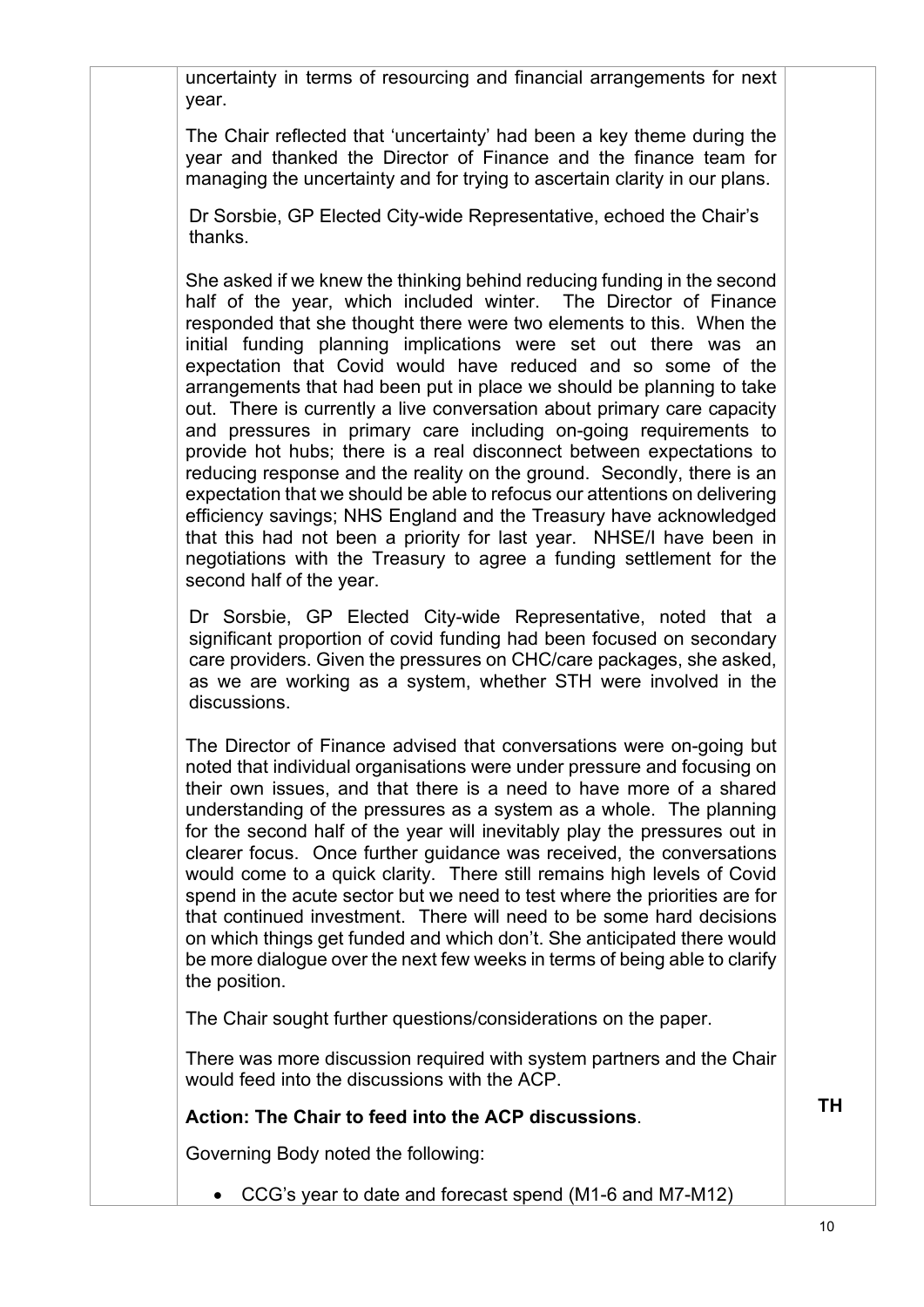|        | Expectation that retrospective funding will be received for<br>$\bullet$<br>Hospital Discharge Programme (HDP) and the Elective<br>Recovery Fund (ERF) in H1<br>Early indications of funding pressures in M7-M12 are likely to<br>$\bullet$<br>require significant discussion once further clarity is available.                                                                                                                                                                                                                                                                                                                                                                                                                                                                                                                                                                                                                                                                                                                                                                                                                                                                                                                                                                                                                                                                                                            |  |
|--------|-----------------------------------------------------------------------------------------------------------------------------------------------------------------------------------------------------------------------------------------------------------------------------------------------------------------------------------------------------------------------------------------------------------------------------------------------------------------------------------------------------------------------------------------------------------------------------------------------------------------------------------------------------------------------------------------------------------------------------------------------------------------------------------------------------------------------------------------------------------------------------------------------------------------------------------------------------------------------------------------------------------------------------------------------------------------------------------------------------------------------------------------------------------------------------------------------------------------------------------------------------------------------------------------------------------------------------------------------------------------------------------------------------------------------------|--|
| 102/21 | <b>Month 4 Performance and Delivery Report</b>                                                                                                                                                                                                                                                                                                                                                                                                                                                                                                                                                                                                                                                                                                                                                                                                                                                                                                                                                                                                                                                                                                                                                                                                                                                                                                                                                                              |  |
|        | The Associate Director of Corporate Services presented this paper<br>which sought to update Governing Body on the current performance<br>challenges at Month 4.                                                                                                                                                                                                                                                                                                                                                                                                                                                                                                                                                                                                                                                                                                                                                                                                                                                                                                                                                                                                                                                                                                                                                                                                                                                             |  |
|        | She highlighted the following points which linked to the planned services<br>around local acute hospitals urgent care measures and the staff<br>temperature check.                                                                                                                                                                                                                                                                                                                                                                                                                                                                                                                                                                                                                                                                                                                                                                                                                                                                                                                                                                                                                                                                                                                                                                                                                                                          |  |
|        | Although there are pressures in the system, there had been a further<br>improvement in both RTT standards whereas the diagnostic wait<br>standard had reduced slightly again this month. At the July Governing<br>Body meeting it had been reported that 52 week waits had started to fall<br>for the first time since the start of the pandemic. In June, there were 810<br>Sheffield patients waiting over 52 weeks for their elective treatment<br>journey to commence, this had reduced from 1,057 patients in April and<br>it was hoped by the end of March there would be no 52 week waits as<br>per pre pandemic levels. However, there are a number of risks<br>associated with the plan due to the continued impact of Covid. Plans are<br>in place to try to mitigate the risks; patients who are deemed most<br>clinically urgent are being managed on the waiting lists. It was noted<br>that the 52 week waits for Sheffield and South Yorkshire acute providers<br>still remain lower when compared to other similar and local trusts e.g.,<br>11,000 patients waiting in Hull and 8,500 patients in Burton.<br>There had been a decline in a number of measures linked to urgent care.<br>There had been an increased proportion of people waiting over 4 hours<br>in A & E and increased delays in ambulance handover times and also<br>response to calls. The report described some of the reasons and the |  |
|        | actions being undertaken to mitigate against the position.<br>Finally, she highlighted the results from the June and July staff                                                                                                                                                                                                                                                                                                                                                                                                                                                                                                                                                                                                                                                                                                                                                                                                                                                                                                                                                                                                                                                                                                                                                                                                                                                                                             |  |
|        | temperature checks which showed that although there are many staff<br>who are thriving with the current working arrangements, there are some<br>staff who are struggling. There had been a small increase in the<br>proportion of staff who are struggling with their mental health and in<br>some cases this is being impacted by work related issues, for example,<br>workload and concern about returning to the head office. The CCG<br>continues to ensure that there is a range of support and signposting in<br>place for staff linked to these issues and information about mental health<br>and maintaining wellbeing is available on the intranet.                                                                                                                                                                                                                                                                                                                                                                                                                                                                                                                                                                                                                                                                                                                                                                |  |
|        | A meeting had been held with CCG Deputy Directors during August,<br>which the Chair of the CCG had joined, to consider suggested actions<br>linked to this issue by various groups within the organisation and she<br>outlined the outputs from the session. This work has been summarised                                                                                                                                                                                                                                                                                                                                                                                                                                                                                                                                                                                                                                                                                                                                                                                                                                                                                                                                                                                                                                                                                                                                  |  |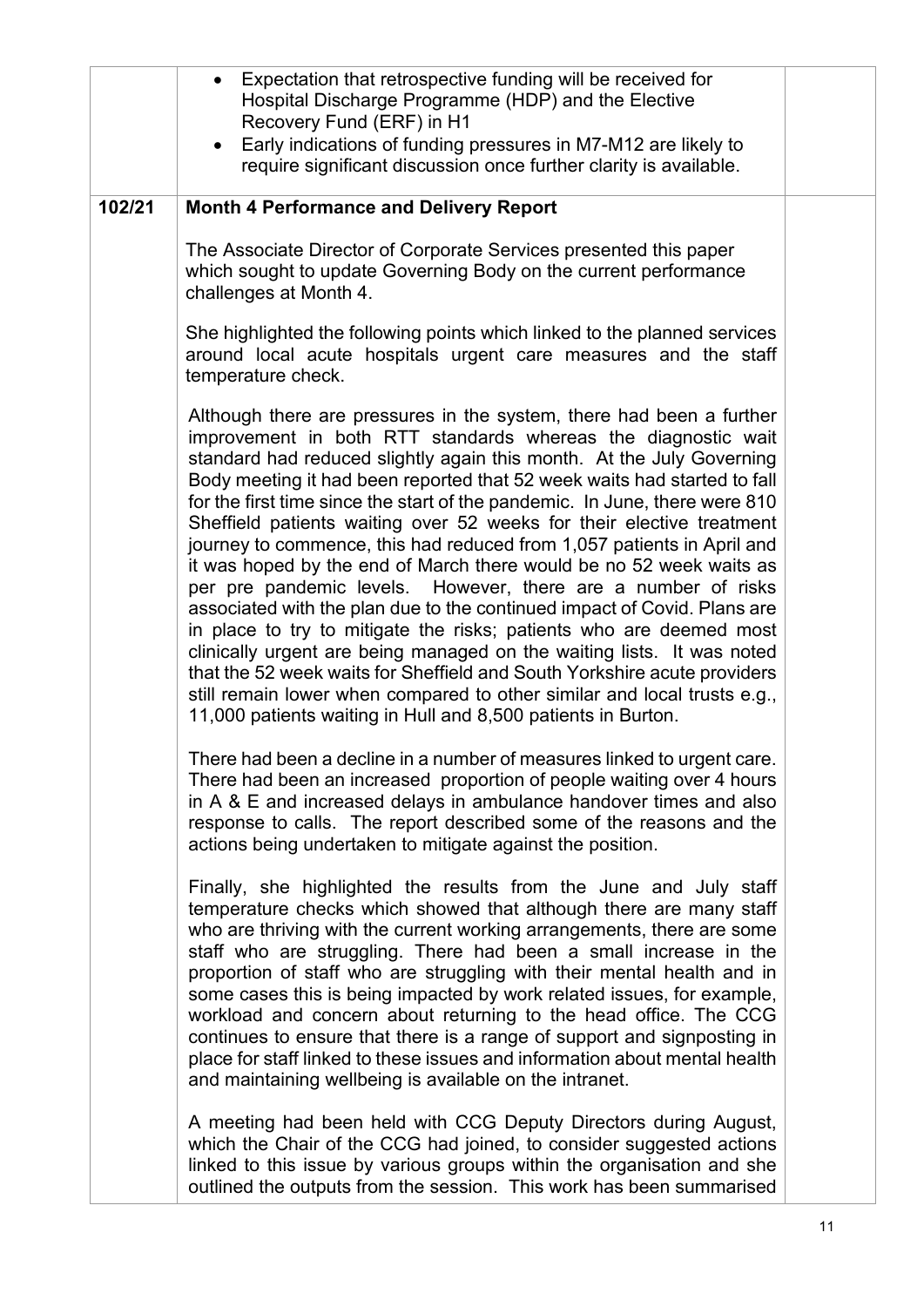and is to be considered by the CCG Wellbeing Group. The proposed next steps will then be shared with staff.

She opened the meeting for questions/comments.

Professor Gamsu, Lay Member, raised an issue around the assessment of data quality linked to protective group measures. He raised three issues:-

- According to the table, STHFT did not appear to have information around ethnicity on the patient waiting list.
- SHSC did not share information on sexual orientation and gender re-assignment;
- None of the providers listed have information on homelessness and asylum seekers, even STHFT where people will use their services.

He suggested that the NHS really struggles to look outside of its doors to the wider communities and the wider issues that people are facing and therefore fails to understand people who are experiencing inequality and asked if we should be starting to do some analysis on this?

The Associate Director of Corporate Services thought an element of this was correct but that there was a difference between the information we receive as commissioners and the information held by the providers. This report looked at the national data sets that providers are required to share with commissioners and they are not required to give us all those measures. The report is in effect a summary of what we do have and what the providers are meant to provide. We can't therefore assume that they don't have the information but they are not required to give us the information and this could be where further work is required.

Professor Gamsu, Lay Member, commented that as we move into an integrated care system through the Accountable Care Partnership, if we are not able to share the data, particularly about stressed populations in the city and those experiencing disadvantage, then the system will not be effective in responding to their needs.

The Associate Director of Corporate Services agreed with the sentiment but advised that work is on-going to assess the current situation. It is very difficult to share person level data outside of the national processes so consideration would need to be given to the key areas to address. The CCG would also triangulate with the Local Authority to look at the information they hold.

Ms Nield, Lay Member, drew attention to section 3.1, Covid update. She raised a query around noting the covid vaccinations in care homes. It was her understanding that it is mandatory for care workers in care homes to be vaccinated by November and she wondered if we knew of the likely impact this may have on uptake of the vaccine at this point.

The Chair provided the national context. There are concerns nationally that a number of people who work in care homes may not want to take up the vaccination offer which may present a very significant change in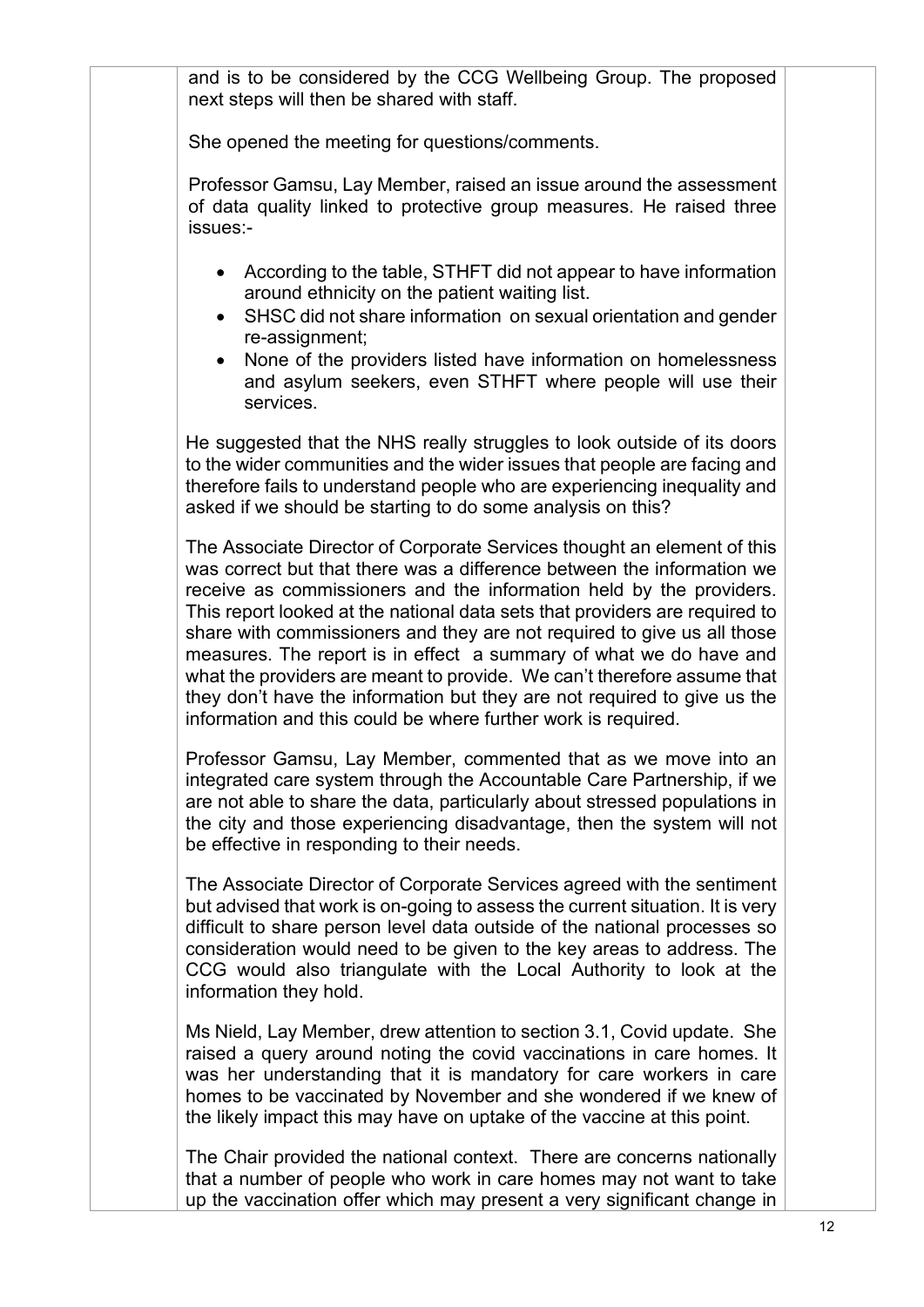| the workforce availability in the care sector. This is currently being<br>reviewed and SCC are working with the individual care homes to<br>encourage uptake.                                                                                                                                                                                                                                                                                                                                                                                                                                                                                                                                                                                                                                                                       |                                                                       |
|-------------------------------------------------------------------------------------------------------------------------------------------------------------------------------------------------------------------------------------------------------------------------------------------------------------------------------------------------------------------------------------------------------------------------------------------------------------------------------------------------------------------------------------------------------------------------------------------------------------------------------------------------------------------------------------------------------------------------------------------------------------------------------------------------------------------------------------|-----------------------------------------------------------------------|
| been highlighted and added to the risk register for the Gold Health and<br>Social Care Meetings held at Place. Alex Chappell, Director of Adult<br>Social Care, SCC, had flagged this as a risk and she is currently<br>assessing the impact and looking at what mitigations could be put in<br>place.                                                                                                                                                                                                                                                                                                                                                                                                                                                                                                                              |                                                                       |
| Ms Nield, Lay Member, thought it would be good to hear back at a future<br>meeting about the outcome and whether the mitigations had helped the<br>situation.                                                                                                                                                                                                                                                                                                                                                                                                                                                                                                                                                                                                                                                                       |                                                                       |
| The Chair suggested that this could be tabled as a question for the<br>Director of Public Health at the November Governing Body meeting.                                                                                                                                                                                                                                                                                                                                                                                                                                                                                                                                                                                                                                                                                            |                                                                       |
| Action: To ascertain if the Director of Public Health would be<br>attending the November Governing Body meeting to provide an<br>update.                                                                                                                                                                                                                                                                                                                                                                                                                                                                                                                                                                                                                                                                                            | <b>KMS</b>                                                            |
| The Governing Body noted:                                                                                                                                                                                                                                                                                                                                                                                                                                                                                                                                                                                                                                                                                                                                                                                                           |                                                                       |
| • Sheffield performance on delivery of the NHS Constitution Rights<br>and Pledges                                                                                                                                                                                                                                                                                                                                                                                                                                                                                                                                                                                                                                                                                                                                                   |                                                                       |
| Key issues relating to the CCG workforce and their views and<br>experiences                                                                                                                                                                                                                                                                                                                                                                                                                                                                                                                                                                                                                                                                                                                                                         |                                                                       |
| A position statement regarding COVID-19 and the vaccination<br>$\bullet$<br>programme                                                                                                                                                                                                                                                                                                                                                                                                                                                                                                                                                                                                                                                                                                                                               |                                                                       |
| A position statement regarding the assessment of data quality<br>linked to inequalities                                                                                                                                                                                                                                                                                                                                                                                                                                                                                                                                                                                                                                                                                                                                             |                                                                       |
| <b>Patient Safety, Quality and Experience Report</b>                                                                                                                                                                                                                                                                                                                                                                                                                                                                                                                                                                                                                                                                                                                                                                                |                                                                       |
| The Deputy Director of Quality presented this paper which sought to<br>provide an overview of the CCG's experience assurance oversight.                                                                                                                                                                                                                                                                                                                                                                                                                                                                                                                                                                                                                                                                                             |                                                                       |
| She highlighted key points as follows:-                                                                                                                                                                                                                                                                                                                                                                                                                                                                                                                                                                                                                                                                                                                                                                                             |                                                                       |
| Enhanced quality surveillance continues with STHFT and SHSC<br>relative to their CQC inspections; STHFT linked to the maternity<br>services and SHSC to their general inspection. Work is<br>underway to look at their CQC actions plans and recovery. It<br>was noted that SHSC's rating had increased from 'inadequate' to<br>'requires improvement', but that there was still a long journey of<br>recovery to regain their 'good' status.<br>In terms of serious incidents, safeguarding and patient<br>$\bullet$<br>experience, we continue to monitor through the quality<br>assurance meetings with our providers and in association with<br>the Local Authority. The CCG continues to remind providers<br>about Lessons Learnt and how they are disseminated back<br>through their organisations to reaffirm good practice. |                                                                       |
|                                                                                                                                                                                                                                                                                                                                                                                                                                                                                                                                                                                                                                                                                                                                                                                                                                     | The Director of Commissioning Development advised that this issue had |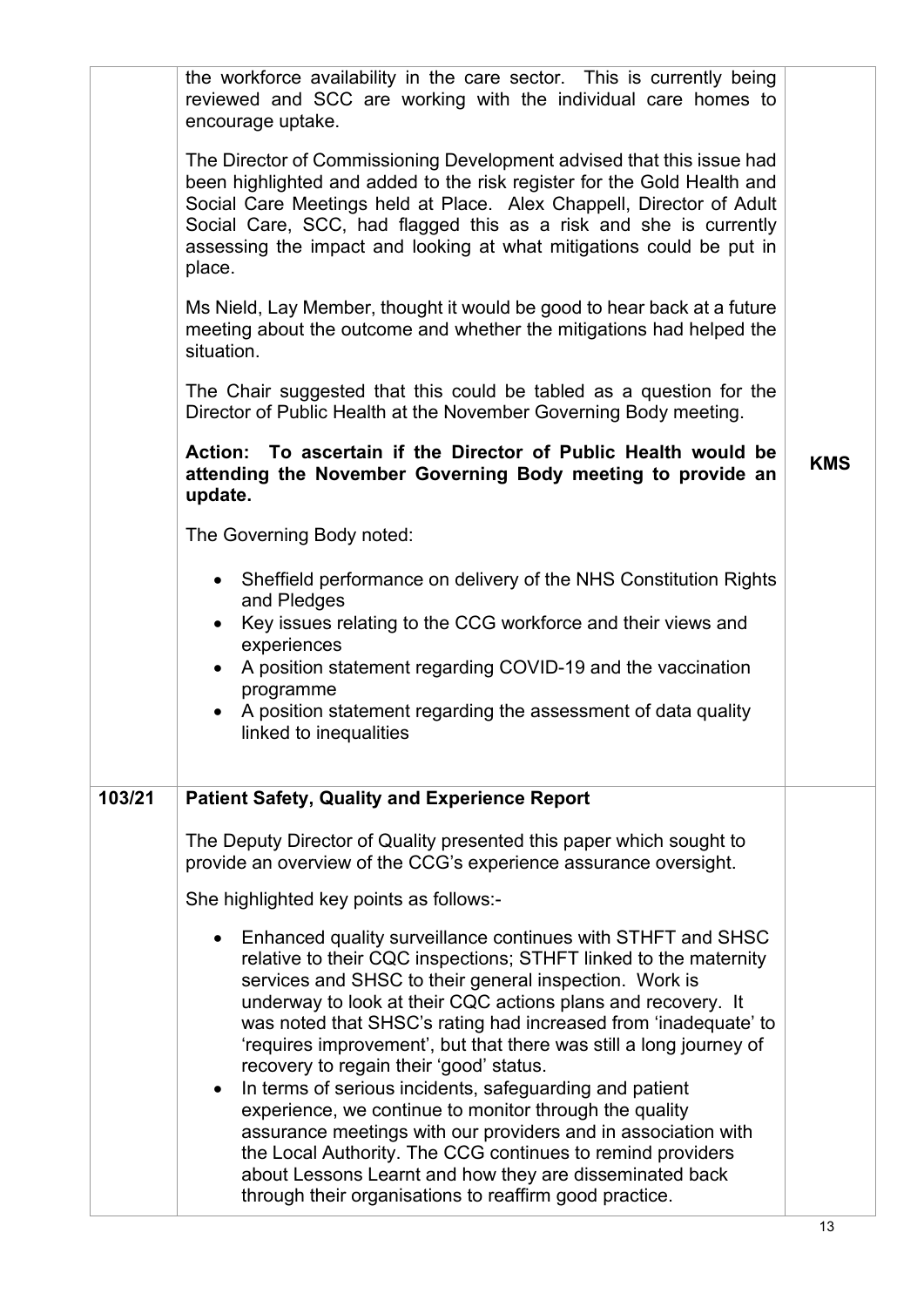| • From a general practice perspective, work continues around the<br>annual physical health checks for people with SMI and Learning<br>Disabilities. She detailed the local improvement work that was<br>being undertaken, which was detailed in the paper.<br>• As reported earlier, as a result of system pressures, there is an<br>increased pressure in CHC.                                                                                                                                                                                                                                                                                                             |  |
|-----------------------------------------------------------------------------------------------------------------------------------------------------------------------------------------------------------------------------------------------------------------------------------------------------------------------------------------------------------------------------------------------------------------------------------------------------------------------------------------------------------------------------------------------------------------------------------------------------------------------------------------------------------------------------|--|
| The Chair opened the meeting for questions.                                                                                                                                                                                                                                                                                                                                                                                                                                                                                                                                                                                                                                 |  |
| The Chair asked if there were any further themes the Deputy Director of<br>Quality wished to highlight. She advised that the CCG is currently<br>reviewing the large providers in the city in terms of how we promote<br>quality and improvement perspective. SHSC will be the first provider to<br>be inspected and this would be a joint visit with NHSE/I to ensure the<br>right levels of care are in place. It was hoped that a regular ongoing<br>quarterly programme would be put in place.                                                                                                                                                                          |  |
| The Chair enquired if the outcomes from quality site visits would be fed<br>into the Quality Assurance Committee and then Governing Body, as<br>required, which the Deputy Director of Quality confirmed.                                                                                                                                                                                                                                                                                                                                                                                                                                                                   |  |
| Ms Thorley, Lay Member, added that in terms of work that is ongoing<br>with the teams, and particular with SHSC, their Director of Quality had<br>attended the Quality Assurance Committee, and it was very refreshing<br>and assuring to hear the reflections from her on the improvements that<br>had been made but also recognising that there is still work to do. It was<br>good to hear how the Trust was working with partners but particularly<br>hearing the voice of the patients and the carers; it was important to<br>note the openness and transparency.                                                                                                      |  |
| She also drew attention to the challenges being faced by Yorkshire<br>Ambulance Service (YAS) around their response times which had been<br>discussed at QAC.                                                                                                                                                                                                                                                                                                                                                                                                                                                                                                               |  |
| The Deputy Director of Quality advised that the CCG, SCC and SHSC<br>had met with Sheffield Voices to reassure the group that the public<br>voice and lived experience would be heard in any redesign of service<br>provision.                                                                                                                                                                                                                                                                                                                                                                                                                                              |  |
| Ms Nield, Lay Member, enquired about care homes. It was really<br>pleasing to see that visits were happening, particularly where there had<br>been concerns. She asked if it was possible to receive a report back<br>from the visits.                                                                                                                                                                                                                                                                                                                                                                                                                                      |  |
| The Deputy Director of Quality advised that a joint quality assurance<br>framework was being developed in conjunction with the Local Authority.<br>The Local Authority would be undertaking the routine visits to the care<br>homes but the CCG would work with them and with the care homes<br>that are potentially at risk. The Deputy Director of Quality advised she<br>was also involved in a working group around the risk in terms of the<br>vaccination to the staff and the impact to the delivery of care. The Care<br>Home Quality Team is also feeding into that work. She would be happy<br>to bring an update in the next Patient, Safety and Quality report. |  |
|                                                                                                                                                                                                                                                                                                                                                                                                                                                                                                                                                                                                                                                                             |  |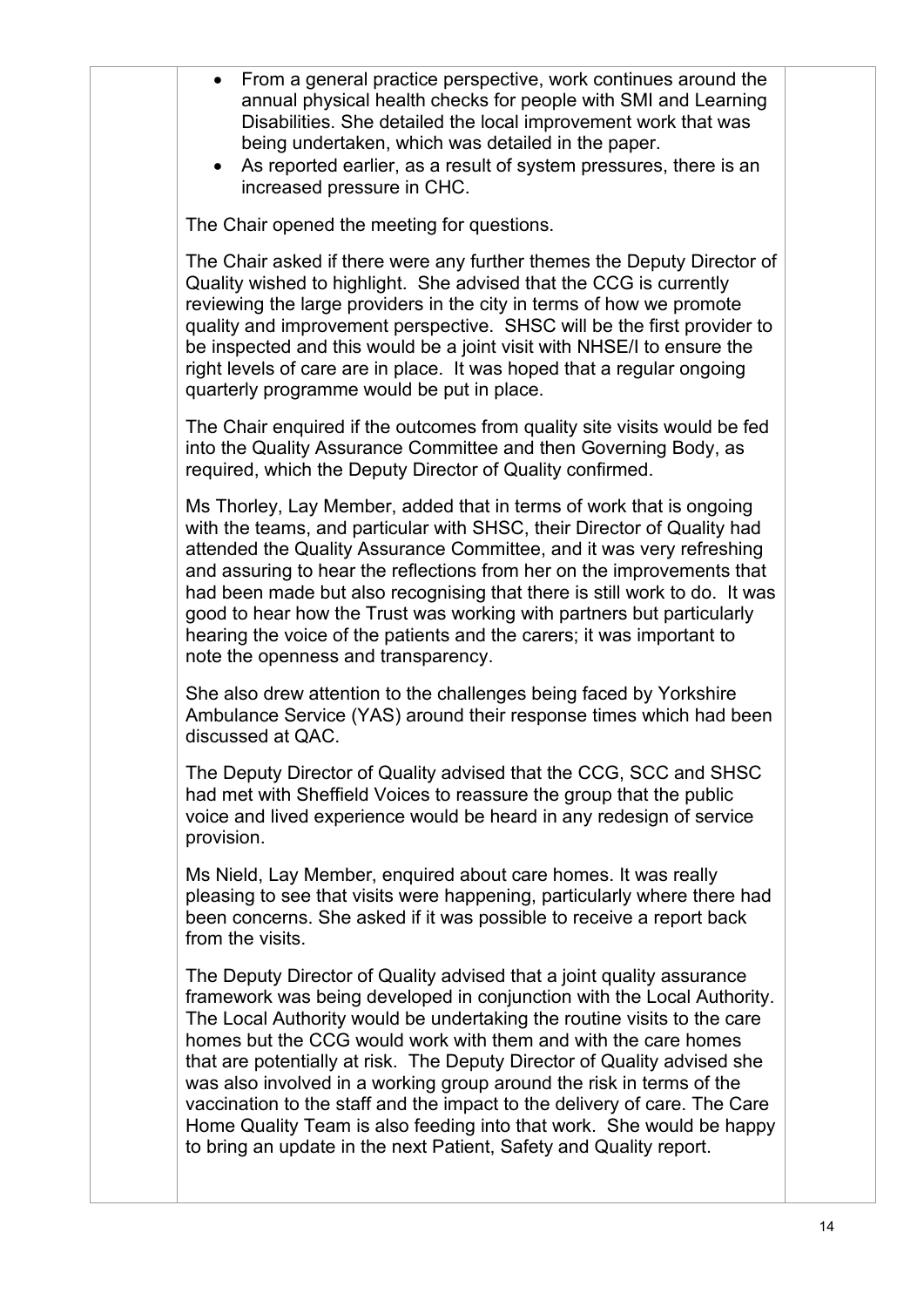|        | Action: The Deputy Director of Quality to include update<br>regarding care home visits in the next Patient, Safety and Quality<br>report.<br>The Governing Body noted the paper and in particular the areas which<br>have no or limited assurance, acknowledging the mitigations plans or                                                                                                                                                                                                                                                                                           | <b>DH</b> |
|--------|-------------------------------------------------------------------------------------------------------------------------------------------------------------------------------------------------------------------------------------------------------------------------------------------------------------------------------------------------------------------------------------------------------------------------------------------------------------------------------------------------------------------------------------------------------------------------------------|-----------|
|        | next steps in place to manage those risks.                                                                                                                                                                                                                                                                                                                                                                                                                                                                                                                                          |           |
| 104/21 | <b>Communications and Engagement Quarterly Update</b>                                                                                                                                                                                                                                                                                                                                                                                                                                                                                                                               |           |
|        | The Director of Finance presented this report which provided an<br>overview of communications, engagement, and equality activity and<br>impacts from April to June 2021.                                                                                                                                                                                                                                                                                                                                                                                                            |           |
|        | She highlighted the report pulled out particular emphasis on<br>communication around the vaccine programme both in terms of the<br>media coverage as well as the social media reach.                                                                                                                                                                                                                                                                                                                                                                                                |           |
|        | She drew attention to the CCG's communication with staff. As the pace<br>of work for transitioning to the ICS picks up, subject to legislation, the<br>CCG will pay particular attention to communication with its staff to<br>ensure they are properly engaged and informed with the change<br>process, recognising that organisational change will be another area of<br>anxiety for staff. It would be important that the messages are consistent<br>across all organisations affected by change so there will be a level of<br>co-ordination between the CCG and the ICS comms. |           |
|        | Ms Nield, Lay Member, acknowledged that she thought there had been<br>really good communications/innovative messages around the<br>vaccination programme. She also recognised the work of the SPIEEC<br>Committee in their approach to the engagement of various communities<br>in the vaccination programme.                                                                                                                                                                                                                                                                       |           |
|        | The Healthwatch Chair highlighted what she considered to be three<br>positive developments.                                                                                                                                                                                                                                                                                                                                                                                                                                                                                         |           |
|        | 1. Good to see that the new contract for BSL interpreters was<br>being done in a collaborative way. Healthwatch has been<br>talking about this for a long time and she hoped we could draw<br>lessons from using and working with people in future<br>contracting.                                                                                                                                                                                                                                                                                                                  |           |
|        | 2. Neuro-development – Healthwatch, in conjunction with the CCG,<br>is hosting a community event to draw in other communities to<br>find out about their experience and how parents navigate the<br>pathways.<br>3. Her colleague, Dr Edney, had expressed her concern about the                                                                                                                                                                                                                                                                                                    |           |
|        | Norfolk Park surgery. It was helpful to know that there had been<br>a response to the patients' concerns.                                                                                                                                                                                                                                                                                                                                                                                                                                                                           |           |
|        | The Chair thanked her for her comments and would ensure they were<br>passed back to the Communication and Engagement Team. The points<br>raised did signal a way of doing things in a different way and we will<br>seek to ensure that we build these into future ways of working in a new                                                                                                                                                                                                                                                                                          |           |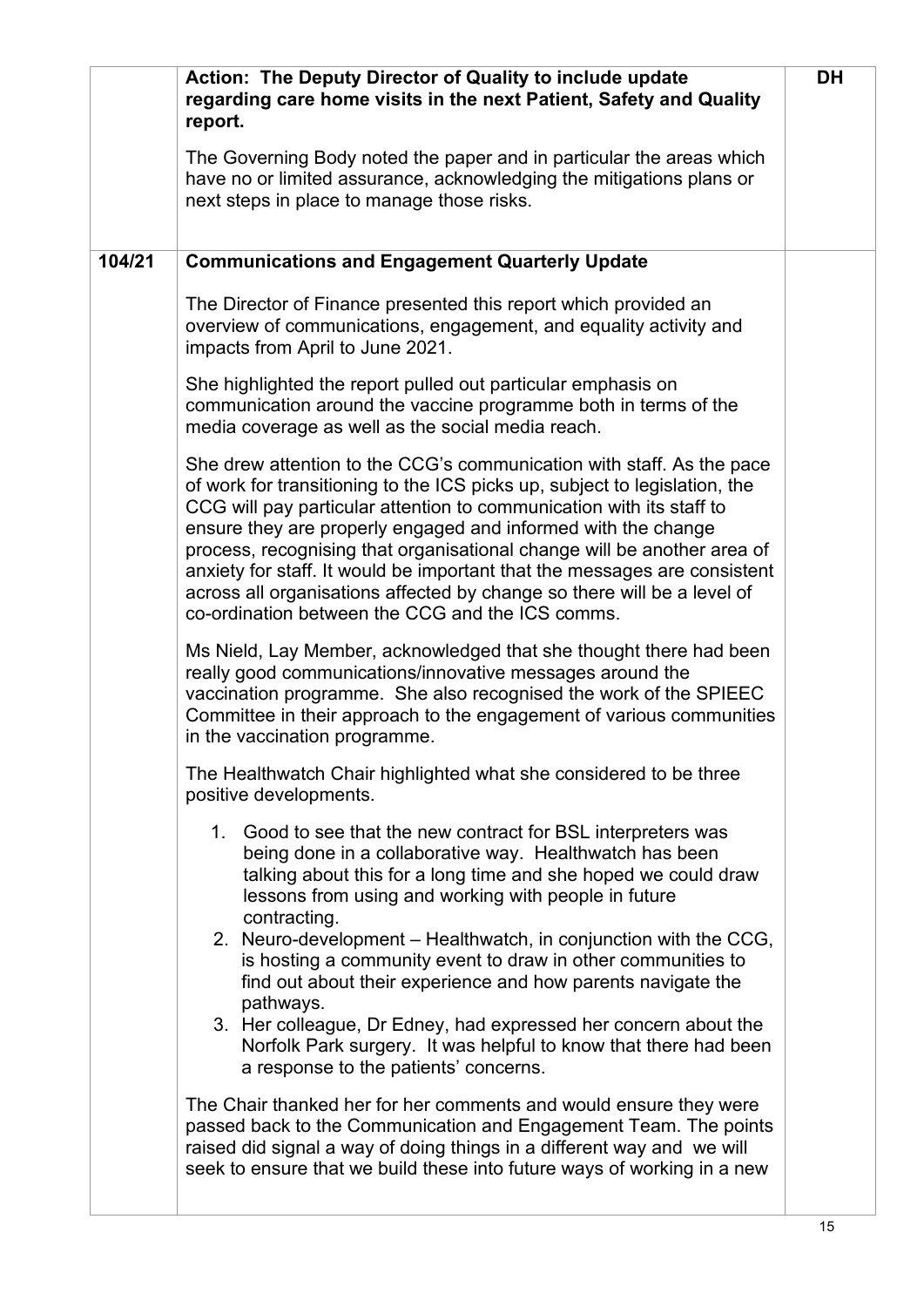|        | integrated care system. They are the principles that we are looking to<br>embed into our joint commissioning work with SCC.                                                                                                                                                                                                                                                                                                                                                                                                                                                                                                                                                                                                                                                                                                 |    |
|--------|-----------------------------------------------------------------------------------------------------------------------------------------------------------------------------------------------------------------------------------------------------------------------------------------------------------------------------------------------------------------------------------------------------------------------------------------------------------------------------------------------------------------------------------------------------------------------------------------------------------------------------------------------------------------------------------------------------------------------------------------------------------------------------------------------------------------------------|----|
|        | The Governing Body noted the update.                                                                                                                                                                                                                                                                                                                                                                                                                                                                                                                                                                                                                                                                                                                                                                                        |    |
| 105/21 | Governing Body Assurance Framework April to July 2021                                                                                                                                                                                                                                                                                                                                                                                                                                                                                                                                                                                                                                                                                                                                                                       |    |
|        | The Associate Director of Corporate Services presented the Governing<br>Body Assurance Framework (GBAF) initial review 2021/2022 for<br>consideration. The report covered the period up to and including 31<br>July 2021. Due to timings of meetings this report had been shared<br>virtually with the Audit and Integrated Governance Committee (AIGC)<br>prior to presentation to Governing Body.                                                                                                                                                                                                                                                                                                                                                                                                                         |    |
|        | The report sought to provide assurance to Governing Body members that<br>there are systems and processes in place for the effective management<br>of both strategic and operational risks.                                                                                                                                                                                                                                                                                                                                                                                                                                                                                                                                                                                                                                  |    |
|        | She highlighted key points as follows:-                                                                                                                                                                                                                                                                                                                                                                                                                                                                                                                                                                                                                                                                                                                                                                                     |    |
|        | Regarding Risk 3.2 (There is a risk that there is insufficient resilience in<br>primary and community care, in particular GP practices but also in the<br>community pharmacy, care providers and the voluntary sector, that we<br>are unable to expand capacity in primary and community care.) It had<br>been agreed to increase the risk due to system pressures.                                                                                                                                                                                                                                                                                                                                                                                                                                                         |    |
|        | The report had been discussed at the Senior Management Team who<br>felt that the score of 16 for Risk 2.3 (Fail to effectively communicate our<br>messages with the public and involve patients), could be lower and noted<br>that a similar risk on the corporate risk register was scored at 12. This<br>would therefore be considered in the Quarter 2 review.                                                                                                                                                                                                                                                                                                                                                                                                                                                           |    |
|        | SMT also agreed that the description and the rationale for the current<br>score for Risk 4.2 (Policy drive for system integration ahead of legislative<br>change may risk the development of partnerships), should be reviewed<br>in light of the fact that the legislation is now available. Closing this risk<br>and starting a new risk linked to the impact of the legislative change will<br>be considered as part of the Quarter 2 review.                                                                                                                                                                                                                                                                                                                                                                            |    |
|        | The Chair opened the meeting for questions/comments.                                                                                                                                                                                                                                                                                                                                                                                                                                                                                                                                                                                                                                                                                                                                                                        |    |
|        | Dr Sorsbie, GP Elected City-wide Representative, acknowledged the<br>increased risk around resilience in primary care. Although the message<br>was being heard, she was not certain it was receiving a response. She<br>thought that people needed to understand the consequences of the<br>pressures. She referenced the earlier paper relating to quality where<br>there was mention re access for patients and patient satisfaction.<br>Patients' experience of care is often worse in the deprived areas and the<br>impact of pressures in primary care will increase health inequalities. She<br>wondered how, as a system, we were going to deal with this, and did we<br>really understand what the issues are and how they can be addressed.<br>She asked that Governing Body members note this is a massive issue. |    |
|        |                                                                                                                                                                                                                                                                                                                                                                                                                                                                                                                                                                                                                                                                                                                                                                                                                             | 16 |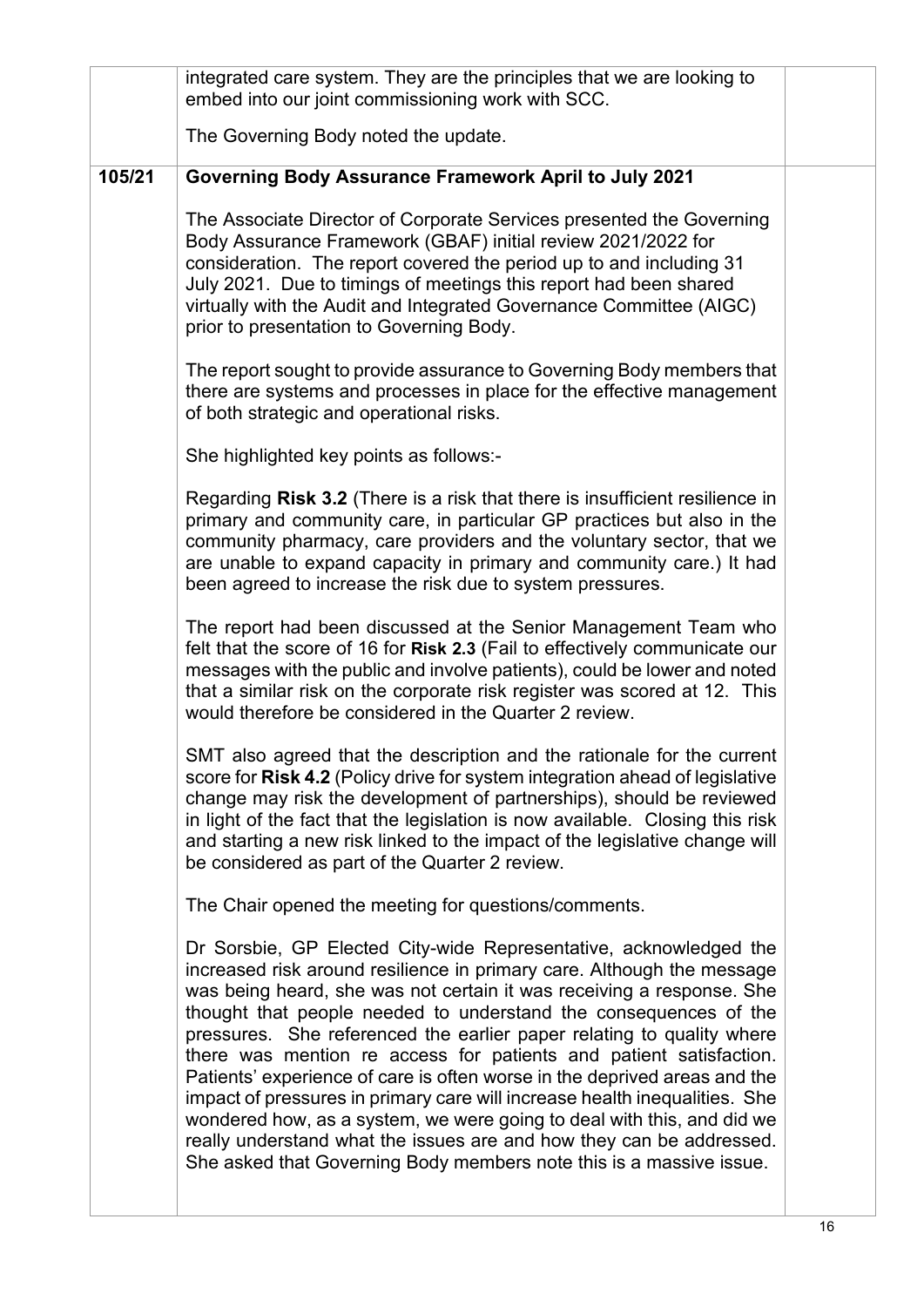Ms Morris, Lay Member, confirmed that she had raised a challenge when this was reviewed by AIGC members linked to the number of critical risks. She thought the definition of 'critical' risk referred to possible 'loss of live'. There are three critical risks, many linked to partner organisations and yet earlier in Governing Body we had received a paper which said that we were fully prepared for any emergency. She wondered whether in light of the pressures in primary care and partners' delivery, did we need to revisit how we think about emergency preparedness and risk assessment?

Dr Sorsbie, GP Elected City-wide Representative, referenced the 52 week waits which were a consequence of the pandemic emergency. She suggested that may be the way we think about managing emergencies in future should also focus on considering the long-term consequences going forward. There could be some reflection about how the system managed Covid and how we managed the acute covid illness very well but at a huge cost to other parts of the service. Would we have done it differently if we had to do it again? We need to understand how we manage emergencies and what the long-term impact will be. How do we build something going forward that is going to be sustainable and better?

Ms Morris, Lay Member, asked what we should be thinking about now to avoid more increased critical risks going forward.

Dr Afzal, GP Locality Representative, Central, commented that the system had received a huge amount of resource during Covid but, as always, primary care had picked up an increasing workload e.g., receiving calls from specialist 119 although he thought this was a shortterm issue. Over the next three months, for a variety of reasons, there would be a much-reduced workforce in general practice, whilst trying to prepare for a difficult winter. He acknowledged the work of the communication and engagement team but did not know how the message could be enforced to patients regarding their options for care. GPs are overwhelmed by all sorts of queries and potentially people other than GPs could deal with some of the problems and leave the GPs with issues that may end up in A & E or secondary care. A lot of GPs' patients could be seen elsewhere. It would be key to direct people to the right service, but the bottom line is that patients always revert to the GP. He felt that the issue to focus on was education and directing people to appropriate services.

Ms Thorley, Lay Member, advised that there had been a discussion at QAC and at the quality group meetings with providers around workforce in terms of the wellbeing, humility and humanity of the staff recognising the impact of the pandemic and the ways of working staff have been experiencing on the front line. Assurance had been sought for two reasons; firstly, to seek assurance that each provider is aware of its workforce needs and has got plans in place around resilience noting that the CCG in its role has an opportunity to share good practice and secondly, specifically in terms of primary care and the winter plan, is there something around planning to look back at the thinking so that we can plan slightly differently.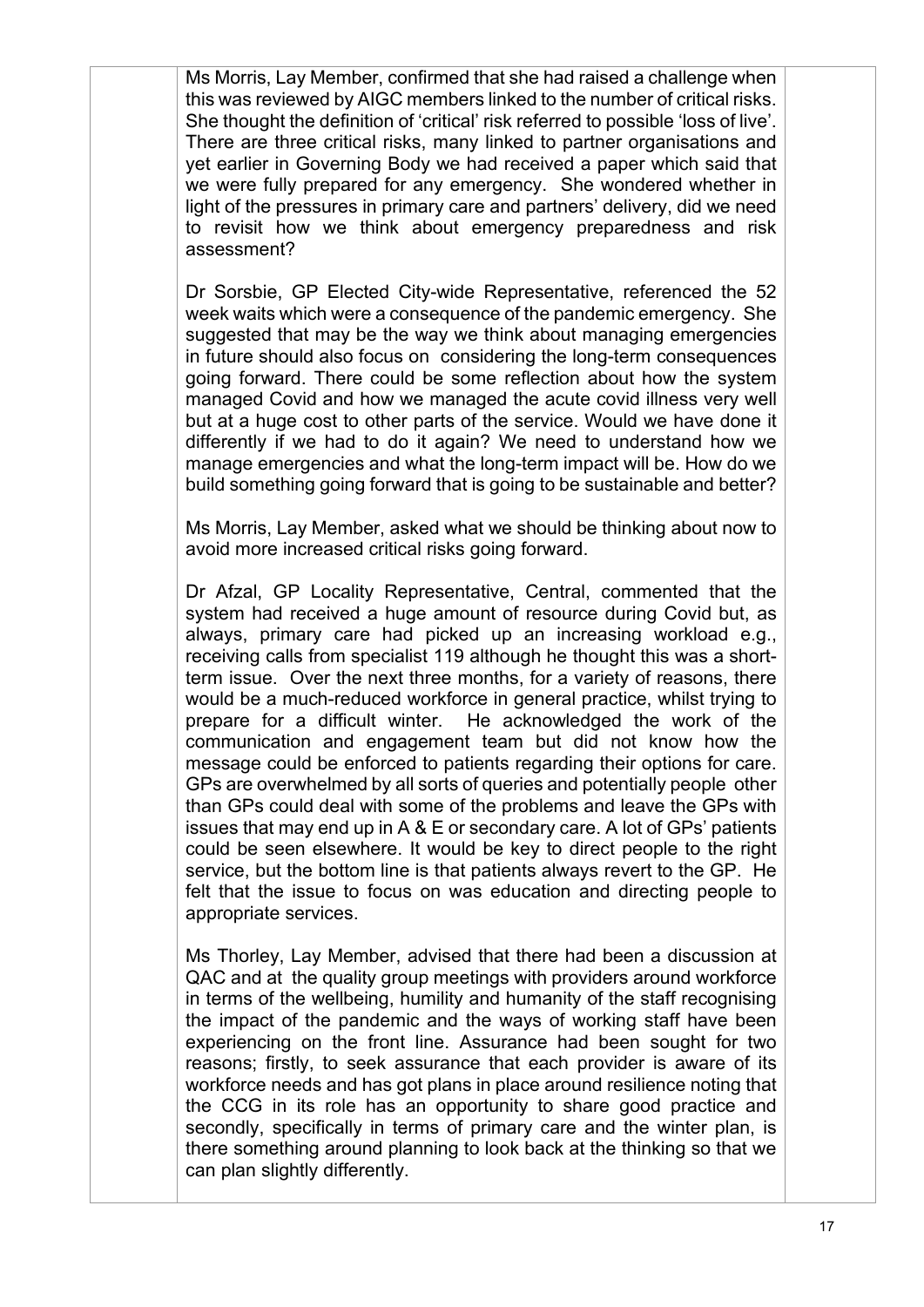The Director of Finance reflected on the risk profile the CCG currently has. There were two possible explanations, either we are more risk averse or the risk profile has increased. She thought that our risk appetite had increased, we are more risk averse and the risk environment had increased.

The risk management system is not just about identification of risk but also looking at mitigations and actions and it is becoming increasingly difficult to put in place actions that will mitigate/reduce the risks that the CCG/system is facing. There is a level of challenge to balance. The Primary Care risks that Dr Afzal articulated were a pertinent example of that.

The key going forward would be to look at every opportunity to manage the risks. She encouraged Governing Body members to reflect on the risks and if they had any new ideas, it would be useful to play them in. Given the rapid change as we transition, the risks will increase and it is beholden on everyone to think about supporting one another in terms of managing that.

The Chair queried, recognising the three critical risks linked to capacity and resilience in primary and community care, why there were no gaps in assurance and control. He reflected, having heard some of the discussions, and suggested that if we don't have appropriate mitigations in place could Governing Body be assured that there are no gaps.

The Chair acknowledged that Governing Body recognised the seriousness of the risks on the GBAF, and it would be helpful to hear what we are planning and what mitigations we are putting in place so that Governing Body members can be assured that things are heading in the right direction. He did not think that the mitigations were things that the CCG could solve on its own and that it would very much require a system focussed approach. There will be a need to work in conjunction with partners in the ACP.

Dr Sloan, GP Elected City-wide Representative, highlighted that in the patient survey, access was a big issue for Sheffield people who feel they can't get into the system. There are two things playing to our favour; Primary Care Sheffield, as they have the hot and cold hub system which can be flexed. If demand in the city rising, it is monitored and additional sessions in the hot and colds hubs can be instigated, if required. Primary Care Networks – the additional funding stream brings additional professionals into the medical field who are able to work alongside GPs which makes the GP more effective without compromising patient safety. She commented that on one afternoon in August, ambulances were on red alert. We have to learn the lessons from the last year and forward plan to keep the system working.

Dr Sorsbie, GP Elected City-wide Representative, reflected that Covid had accelerated work that might have happened anyway and suggested that the realisation of Covid had showed that the NHS in its current configuration is not fit for purpose. We need a different system and to think long term; there are no more efficiencies to be made in the NHS,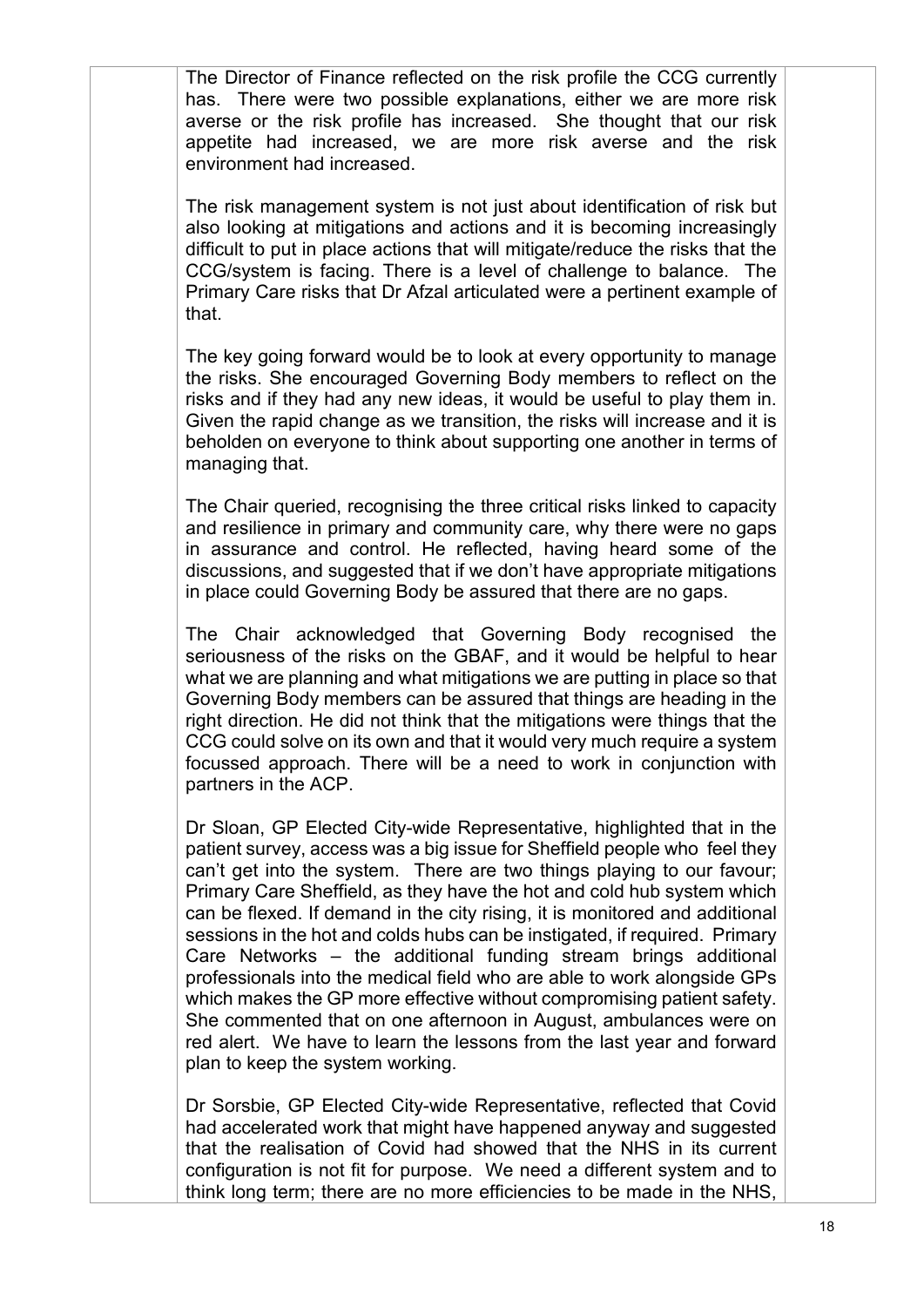|        | and we need to change the way the system functions and change the<br>way we view healthcare. This will need to include the voluntary and<br>community sector and having resilient communities, empowering and<br>activating people to look after their health. Health is everybody's job and<br>not just the concern of the health professionals.                                                                                                                                                                                                                                                                                                                                                                                                                                                                                                 |  |
|--------|---------------------------------------------------------------------------------------------------------------------------------------------------------------------------------------------------------------------------------------------------------------------------------------------------------------------------------------------------------------------------------------------------------------------------------------------------------------------------------------------------------------------------------------------------------------------------------------------------------------------------------------------------------------------------------------------------------------------------------------------------------------------------------------------------------------------------------------------------|--|
|        | The Chair summarised that now was the time to work as a system and<br>work differently and hoped there would be opportunities for this in the<br>future.                                                                                                                                                                                                                                                                                                                                                                                                                                                                                                                                                                                                                                                                                          |  |
|        | The Healthwatch Chair highlighted that unfortunately the voluntary and<br>community sectors are the ones with the least resource and are in a<br>really difficult position. The engagement is on the side and not central;<br>it's a cultural change that needs to be put in place.                                                                                                                                                                                                                                                                                                                                                                                                                                                                                                                                                               |  |
|        | The Chair thanked everyone for their participation in the discussion and<br>one of the key take away points was that we would need to undertake a<br>deeper dive into the risks. He suggested this be scheduled for a later<br>Governing Body meeting as we head towards winter. Those involved in<br>the collaborative working arrangements with the Local Authority through<br>the JCCCG, through the ICS and ACP spaces, will play some of the story<br>into the different forums.                                                                                                                                                                                                                                                                                                                                                             |  |
|        | Governing Body reviewed and commented on the GBAF from April to<br>July 2021 and noted SMT's approval of the requested changes to the<br>three actions set out in section 5 and proposals for consideration within<br>the Quarter 2 GBAF review.                                                                                                                                                                                                                                                                                                                                                                                                                                                                                                                                                                                                  |  |
| 106/21 | <b>Integrating Care</b>                                                                                                                                                                                                                                                                                                                                                                                                                                                                                                                                                                                                                                                                                                                                                                                                                           |  |
|        | The Accountable Officer referenced that the journey to the ICS had<br>been discussed in various discussions at Governing Body today, and<br>therefore, much of her update had been covered.<br>She reminded Governing Body that all the changes were still subject to<br>legislation being passed in February 2022. There would be the<br>establishment of an Integrated Care Board (ICB) and an Integrated<br>Care Partnership (ICP). Much of the preparatory work is happening,<br>subject to legislation. The appointment process of designate roles is<br>beginning. An update on the appointment of the Independent Chair to<br>the partnership had been given previously - Pearse Butler had been<br>appointed as the Designate Chair of South Yorkshire ICB. During<br>September the recruitment process commences for the Chief Executive |  |
|        | of the SY ICB.                                                                                                                                                                                                                                                                                                                                                                                                                                                                                                                                                                                                                                                                                                                                                                                                                                    |  |
|        | The Accountable Officer highlighted that over the last few weeks, a<br>range of guidance had been received regarding the functions and the<br>governance of the ICB. A draft model Constitution had also been<br>published; this was important for the CCG as CCGs would be asked to<br>propose and consult on the Constitution for the ICB. This would be<br>done through the Joint Committee of CCGs (JCCCG) to ensure a co-<br>ordinated approach across South Yorkshire and Bassetlaw.                                                                                                                                                                                                                                                                                                                                                        |  |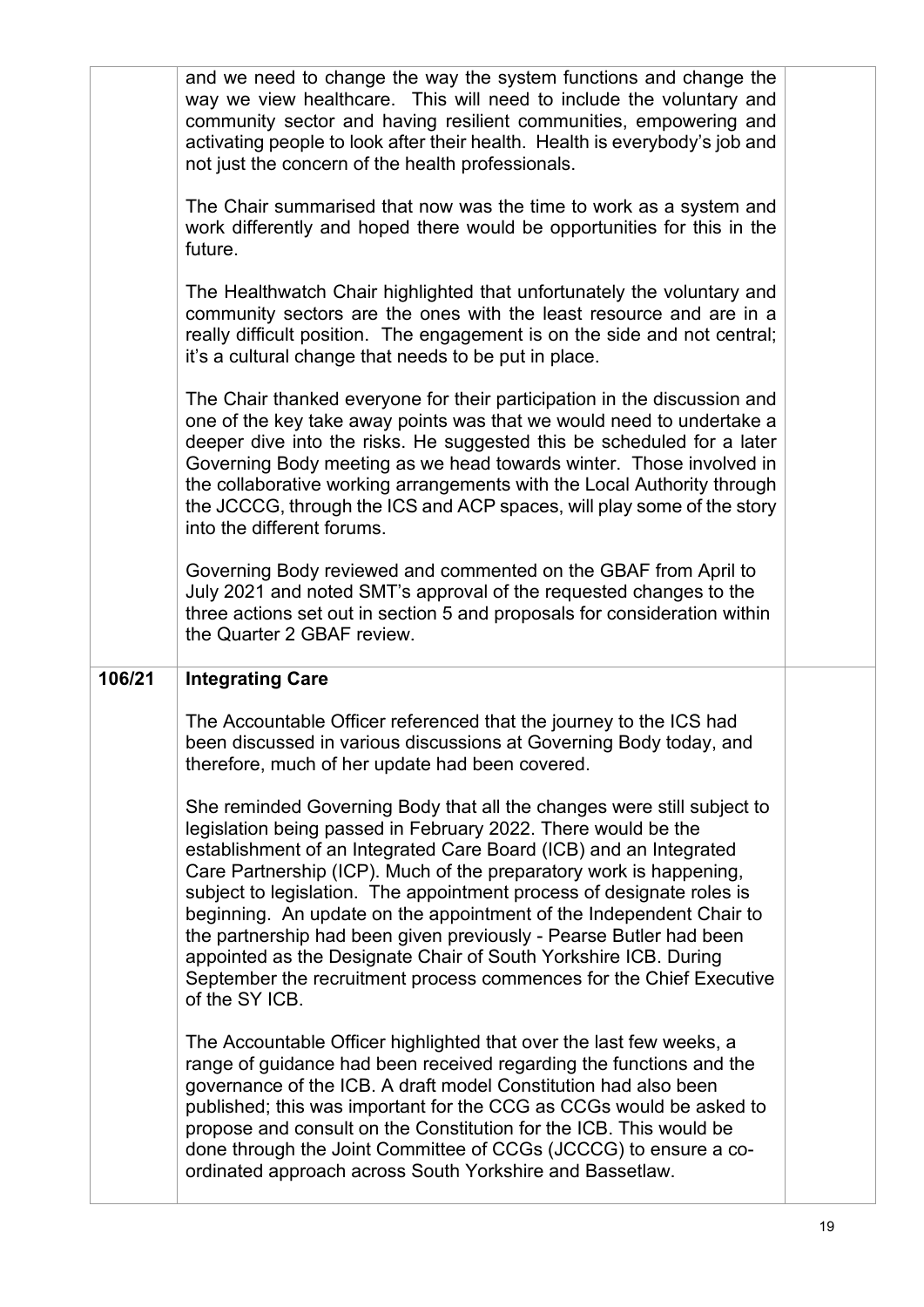| impacted by the change, particularly for groups of staff such as<br>Governing Body and where staff do not have an Employment<br>Commitment.<br>Guidance had been published on the development of an ICS People<br>Function, which was relevant to much of the discussion at today's<br>meeting and was one of the items carried on Matters Arising for some<br>time around understanding the staffing challenges and the use of<br>agency staff across the system.<br>The publication of the Readiness to Operate Statement for ICBs had<br>been received and would be taken forward through the Change and<br>Transition Board and the JCCCG.<br>She drew attention to the development of the People's Hub where all<br>the latest information and guidance could be found and to the Future<br>NHS Collaboration platform, which members could sign up to.<br>The Chair opened the meeting for questions noting that an in-depth<br>discussion was planned for the private meeting around the HR<br>Framework.<br>The Director of Finance commented that the Remuneration Committee<br>had met prior to Governing Body and noted that CCG's have legal<br>responsibilities in terms of consulting with staff as part of this transfer.<br>Members had been updated on the proposed arrangements specifically<br>around the HR Framework and the arrangements in place across SYB.<br>Hopefully, members would confirm that they had gained assurance<br>from the update. A level of oversight has happened and will continue to | The Chair again highlighted that the documents were available on the<br>Future NHS Collaboration website which Governing Body members can<br>sign up to and log into. For members of the public, the interim |  |
|-----------------------------------------------------------------------------------------------------------------------------------------------------------------------------------------------------------------------------------------------------------------------------------------------------------------------------------------------------------------------------------------------------------------------------------------------------------------------------------------------------------------------------------------------------------------------------------------------------------------------------------------------------------------------------------------------------------------------------------------------------------------------------------------------------------------------------------------------------------------------------------------------------------------------------------------------------------------------------------------------------------------------------------------------------------------------------------------------------------------------------------------------------------------------------------------------------------------------------------------------------------------------------------------------------------------------------------------------------------------------------------------------------------------------------------------------------------------------------------------------------------------------------------|--------------------------------------------------------------------------------------------------------------------------------------------------------------------------------------------------------------|--|
|                                                                                                                                                                                                                                                                                                                                                                                                                                                                                                                                                                                                                                                                                                                                                                                                                                                                                                                                                                                                                                                                                                                                                                                                                                                                                                                                                                                                                                                                                                                                   | happen.                                                                                                                                                                                                      |  |
|                                                                                                                                                                                                                                                                                                                                                                                                                                                                                                                                                                                                                                                                                                                                                                                                                                                                                                                                                                                                                                                                                                                                                                                                                                                                                                                                                                                                                                                                                                                                   |                                                                                                                                                                                                              |  |
|                                                                                                                                                                                                                                                                                                                                                                                                                                                                                                                                                                                                                                                                                                                                                                                                                                                                                                                                                                                                                                                                                                                                                                                                                                                                                                                                                                                                                                                                                                                                   |                                                                                                                                                                                                              |  |
|                                                                                                                                                                                                                                                                                                                                                                                                                                                                                                                                                                                                                                                                                                                                                                                                                                                                                                                                                                                                                                                                                                                                                                                                                                                                                                                                                                                                                                                                                                                                   |                                                                                                                                                                                                              |  |
|                                                                                                                                                                                                                                                                                                                                                                                                                                                                                                                                                                                                                                                                                                                                                                                                                                                                                                                                                                                                                                                                                                                                                                                                                                                                                                                                                                                                                                                                                                                                   |                                                                                                                                                                                                              |  |
|                                                                                                                                                                                                                                                                                                                                                                                                                                                                                                                                                                                                                                                                                                                                                                                                                                                                                                                                                                                                                                                                                                                                                                                                                                                                                                                                                                                                                                                                                                                                   |                                                                                                                                                                                                              |  |
| Guidance had also been received on the statutory CCG functions which<br>would be conferred on the ICB. Importantly, an HR framework for the<br>development of the ICB, and would be relevant to all partners, had                                                                                                                                                                                                                                                                                                                                                                                                                                                                                                                                                                                                                                                                                                                                                                                                                                                                                                                                                                                                                                                                                                                                                                                                                                                                                                                 | been published and was particularly relevant to CCGs that were                                                                                                                                               |  |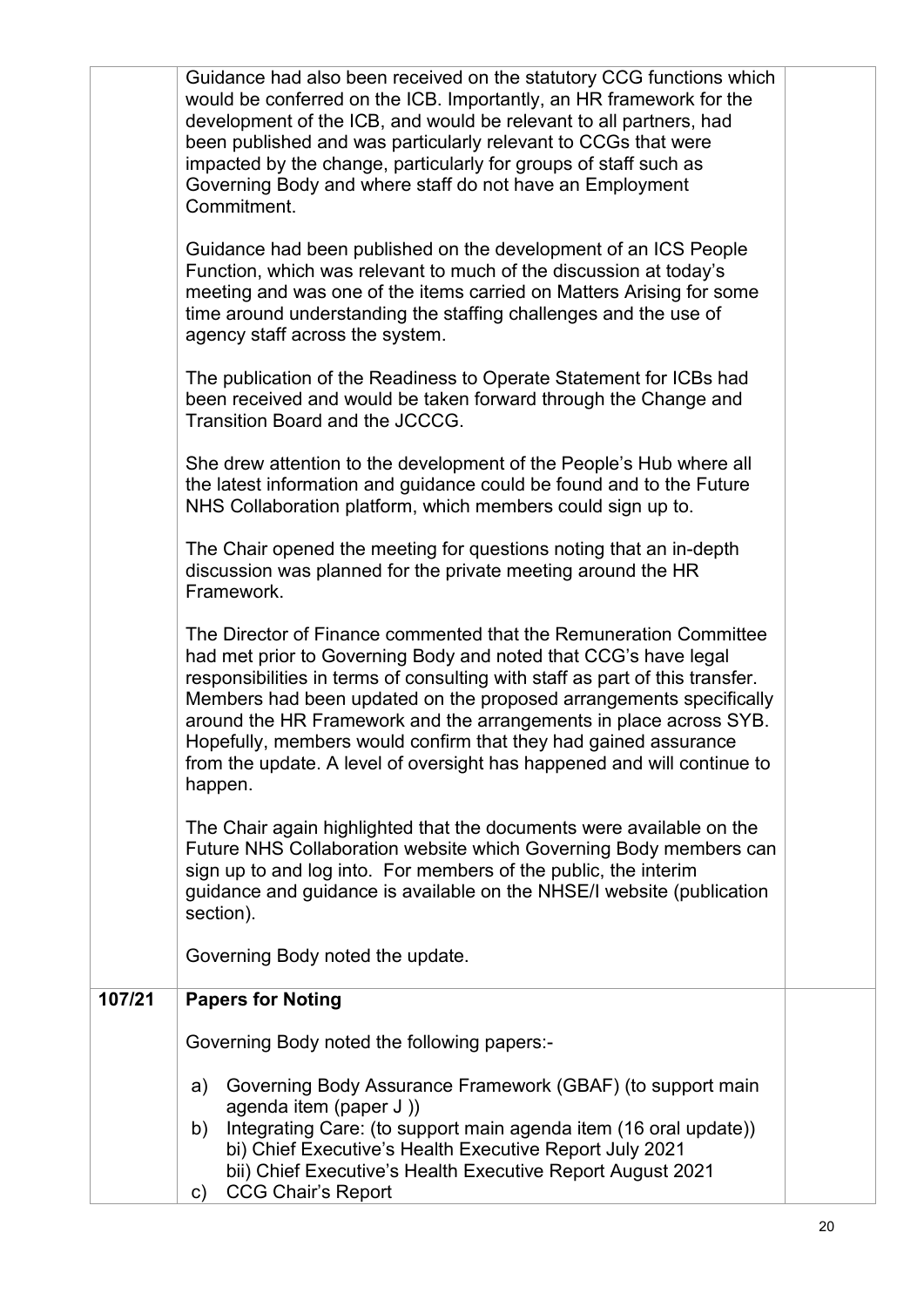|        | Report from Primary Care Commissioning Committee (PCCC)<br>d)<br>Report from the Strategic Public Involvement, Experience and<br>e)<br><b>Equality Committee (SPIEEC)</b><br>ACP Programme Director's report<br>f)<br>g) Governance Sub-Committee Annual Report<br>NHS England: CCG Sheffield Annual Assessment (formal<br>h)<br>outcome)                                                                                                                                                                                                                                                                                                                                                                                                                                                                                                                                                                                                   |  |
|--------|---------------------------------------------------------------------------------------------------------------------------------------------------------------------------------------------------------------------------------------------------------------------------------------------------------------------------------------------------------------------------------------------------------------------------------------------------------------------------------------------------------------------------------------------------------------------------------------------------------------------------------------------------------------------------------------------------------------------------------------------------------------------------------------------------------------------------------------------------------------------------------------------------------------------------------------------|--|
|        | Ms Nield, Lay Member, drew attention to the excellent feedback in the<br>Annual Assessment letter that had noted some of the CCG's key<br>achievements; improving the quality of the service, which included the<br>effective use of resources, trying to get back to normal pre Covid,<br>overall systems and processes for Sheffield and the wider ICS and<br>equalities and how these were managed during Covid. She highlighted<br>the overall reduction in equalities and focus on the engagement with<br>deprived communities and particular groups such as the homeless and<br>travelling communities. She also noted the reference to changes in<br>culture, support for staff, well-being during Covid and the engagement<br>of staff; there is real influence of staff on the strategy and key working.<br>She acknowledged the leadership from the Chair and Accountable<br>Officer and the wider team referenced in the letter. |  |
|        | The Chair commented that the annual assessment process had<br>changed to allow the CCG to provide a quite detailed narrative. Whilst<br>the process was different, the Chair recognised the contribution of all<br>the staff in this process. The Chair and Accountable Officer had been<br>particularly keen to share a video from a Governing Body where the<br>CCG's staff and team presented the Annual Report to NHSE/I and this<br>had formed the basis for the annual assessment.                                                                                                                                                                                                                                                                                                                                                                                                                                                    |  |
|        | The Accountable Officer also acknowledged the work of the staff and<br>teams and thanked everyone involved.                                                                                                                                                                                                                                                                                                                                                                                                                                                                                                                                                                                                                                                                                                                                                                                                                                 |  |
|        | A personal letter of recognition and thanks had been sent to every<br>member of staff who had attended Governing Body to tell their story as<br>part of the Annual Report.                                                                                                                                                                                                                                                                                                                                                                                                                                                                                                                                                                                                                                                                                                                                                                  |  |
| 108/21 | <b>Any Other Business</b>                                                                                                                                                                                                                                                                                                                                                                                                                                                                                                                                                                                                                                                                                                                                                                                                                                                                                                                   |  |
|        | There was no further business to discuss this month.                                                                                                                                                                                                                                                                                                                                                                                                                                                                                                                                                                                                                                                                                                                                                                                                                                                                                        |  |
|        | The Chair advised that no questions from the public had been received<br>this month and reminded the public audience of the channels/<br>mechanisms available to contact Governing Body to submit a question.                                                                                                                                                                                                                                                                                                                                                                                                                                                                                                                                                                                                                                                                                                                               |  |
| 109/21 | <b>Summary reflections</b>                                                                                                                                                                                                                                                                                                                                                                                                                                                                                                                                                                                                                                                                                                                                                                                                                                                                                                                  |  |
|        | Ms Morris, Lay Member, felt that the direction of the CCG was slightly<br>shifting and thinking more about partnership and hoped it would be<br>how the ACP Board would function in the future.                                                                                                                                                                                                                                                                                                                                                                                                                                                                                                                                                                                                                                                                                                                                             |  |
|        | The Chair reflected on earlier comments that we need to think much<br>more system wide and working as part of the system but in doing so                                                                                                                                                                                                                                                                                                                                                                                                                                                                                                                                                                                                                                                                                                                                                                                                    |  |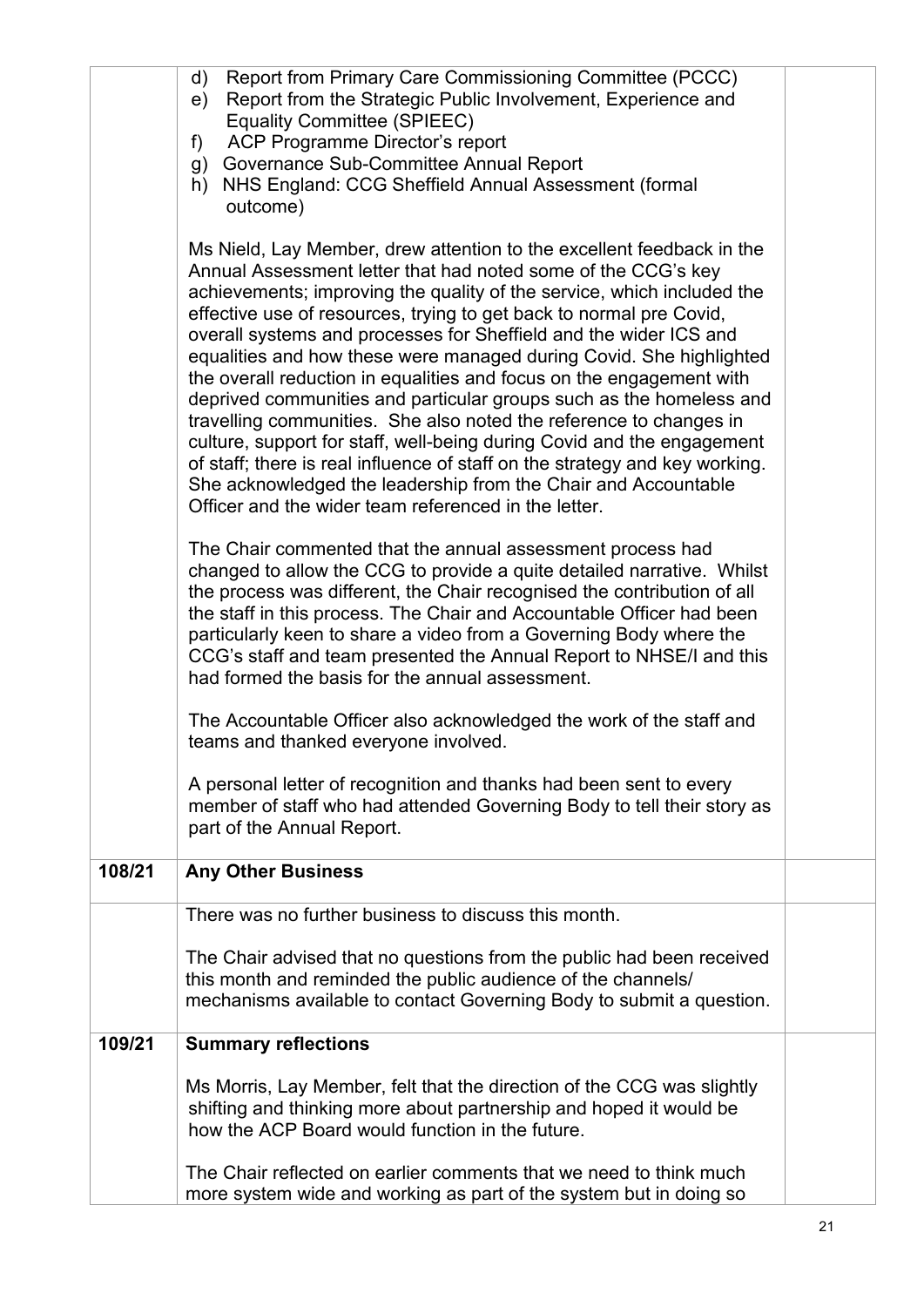|        | need to think about how we do things differently in the future and may<br>be how we respond to the system pressures highlighted today. |  |
|--------|----------------------------------------------------------------------------------------------------------------------------------------|--|
| 110/21 | Date and Time of Next Meeting                                                                                                          |  |
|        | The next meeting will take place on 4 November, 2021 at 2.00 pm.<br>(details to be confirmed on the CCG's website).                    |  |

## \***Appendix A: Glossary of Abbreviations and Acronyms**

ACP Accountable Care Partnership **CCG** CHC Clinical Commissioning Group Continuing Health Care CQC ERP EPRR HDP GBAF ICB ICP Care Quality Commission Elective Recovery Fund Emergency Preparedness Resilience and Response Hospital Discharge Programme Governing Body Assurance Framework Integrated Care Board Integrated Care Partnership ICS IFR Integrated Care System Individual Funding Request JCC JCCG Joint Commissioning Committee Joint Committee of CCG's MoU Memorandum of Understanding NHSE/I NHS England / Improvement PCNs PCR PPCCR PPE Primary Care Networks Public Contract Regulations Procurement, Patient Choice and Competition Regulations Personal Protective Equipment PCT Primary Care Trust QAC Quality Assurance Committee SCC Sheffield City Council SCHFT Sheffield Children's (NHS) Foundation Trust SHSCFT Sheffield Health and Social Care NHS Foundation Trust Sis SPIEEC Serious Incidents Strategic Public Involvement, Experience and Equality Committee